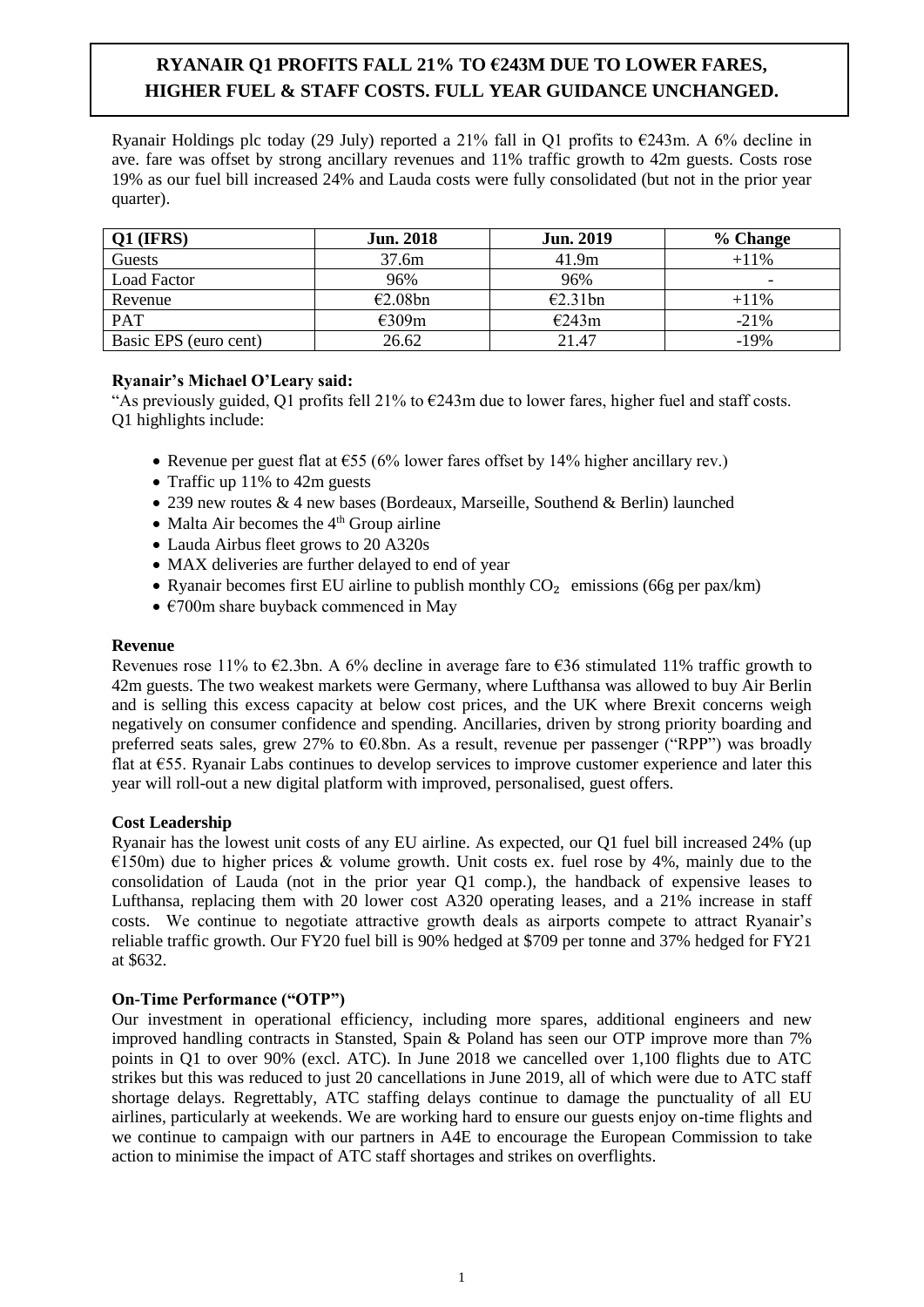## **Boeing 737 MAX**

The delivery of our first 5 B737-MAX aircraft has been delayed from Q1 to probably January at the earliest (subject to EASA approval). We now expect to receive only 30 MAX deliveries in time for S.20 (previously 58) which will cut Ryanair's S.20 growth rate from 7% to 3% (162m to approx. 157m guests in FY21). We have great confidence that these "gamechanger" aircraft (which have 4% more seats, but burn 16% less fuel and have 40% lower noise emissions) will transform our costs and our business. Due to these delivery delays, we will not now see these cost savings delivered until FY21.

## **Balance Sheet**

Our balance sheet is one of the strongest in the industry with over 60% of our fleet debt free. In May the Board approved a  $\epsilon$ 700m share buyback programme and in Q1 we returned almost  $\epsilon$ 100m to shareholders. Following the adoption of the new lease accounting standard (IFRS16) future operating lease obligations are now included on our balance sheet for the first time (adding over €220m to debt at June 30). Despite the share buyback and the impact of IFRS16, net debt was broadly flat at quarter end at €419m.

## **Group Airlines**

In June, Malta Air became the  $4<sup>th</sup>$  airline in the Ryanair Group. This start-up will grow our Maltese operation from 6 to 10 based aircraft over the next 3 years. It will also operate all our French, German and Italian bases. This summer, Lauda is operating 20 lower cost A320s. These aircraft, coupled with other cost efficiencies and improving ancillary revenues will significantly lower Lauda losses in Year 2, despite lower fares due to excess capacity in the German and Austrian markets. Buzz, in Poland, will operate 7 charter and 17 scheduled aircraft this summer and continues to grow profitability in its second year of operations. We expect high fuel prices and overcapacity in European short-haul to lead to further airline failures this winter creating more growth opportunities for Ryanair's 4 airlines.

## **EU's Cleanest, Greenest Airline**

In June Ryanair became the first EU airline to report monthly  $CO<sub>2</sub>$  emissions. With the highest load factor, and one of the youngest fleets, Ryanair delivers the lowest  $CO<sub>2</sub>$  per passenger/km of any major EU airline. Our  $CO<sub>2</sub>$  emissions have been cut by 20% over the last decade and we are committed to reducing this by a further 10% to under 60 grams per passenger/km by 2030. In May we launched our environmental partnerships, where we invest in carbon offset projects in Africa, Portugal and Ireland. Ryanair paid over €540m in environmental taxes in FY19 and expects to pay over €630m in FY20 (up 17%).

#### **Board Succession**

Following Stan McCarthy's appointment as Deputy Chairman in April 2019, the Board has nominated Louise Phelan to take over as Senior Independent Director in Summer 2020 following the then retirement of current SID Kyran McLaughlin from the Board.

#### **FY20 Guidance**

We continue to guide broadly flat FY20 PAT in a range of  $\epsilon$ 750m to  $\epsilon$ 950m. The current weak fare environment has continued into Q2 and we expect H1 fares to be down approx. 6%. With almost zero H2 visibility, FY20 fare guidance is towards the lower end of our guided -2% to +1% range. However, the strong performance of ancillaries continues to support our RPP growth of  $+2\%$  to  $+3\%$ (previously  $+2\%$  to  $+4\%$ ). We expect traffic to grow by 7% to over 152m, slightly less than the 153m previously guided due to the Boeing MAX delivery delays. Costs will increase as our fuel bill grows by €450m and, as previously guided, we expect ex-fuel unit costs will rise by just 2%. This guidance remains heavily dependent on close-in Q2 fares, H2 prices, the absence of security events, and no negative Brexit developments in H2."

#### **ENDS.**

| For further information | Neil Sorahan         | Piaras Kelly       |
|-------------------------|----------------------|--------------------|
| please contact:         | Ryanair Holdings plc | Edelman            |
| www.ryanair.com         | Tel: 353-1-9451212   | Tel: 353-1-6789333 |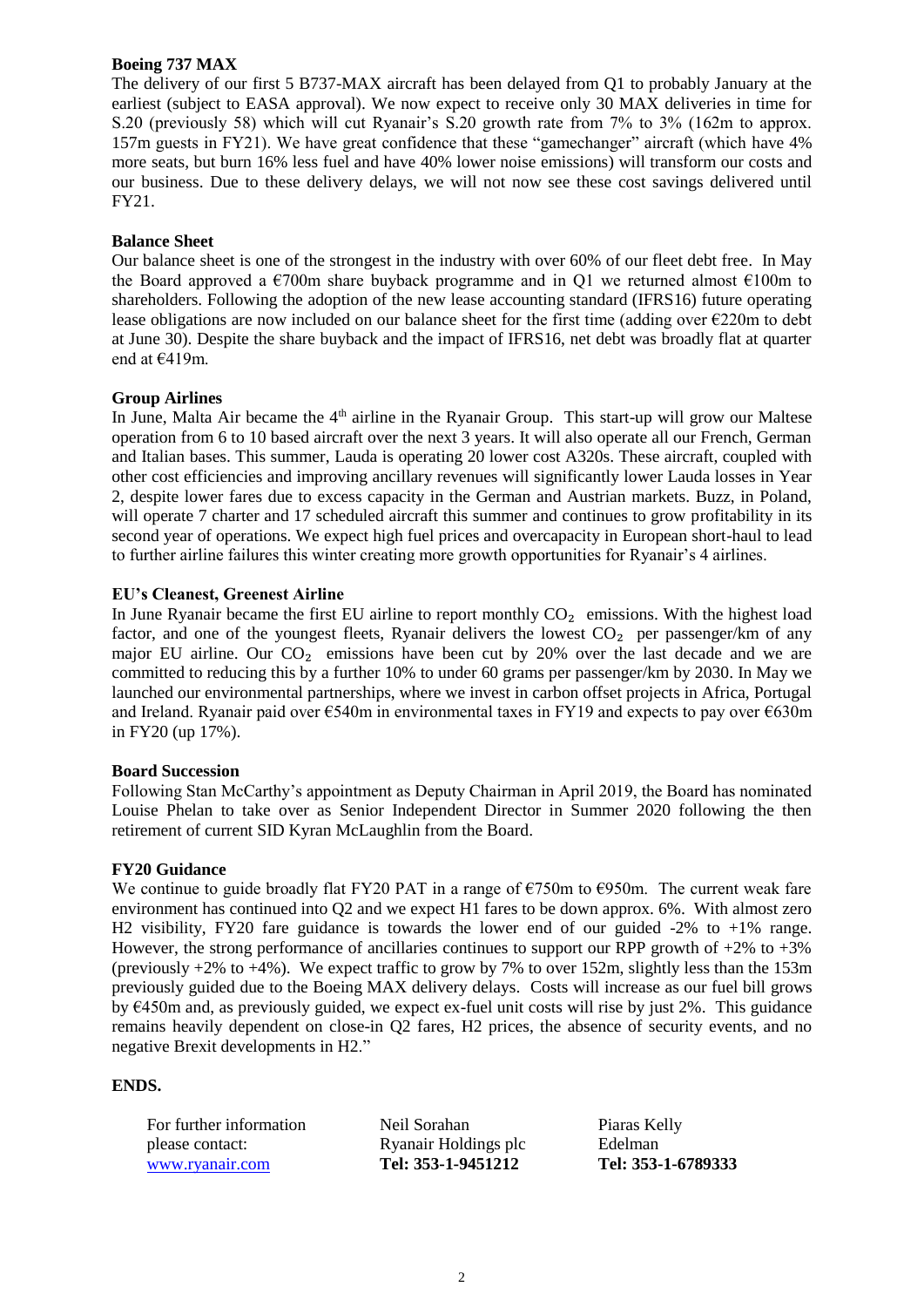*Ryanair Holdings plc, Europe's largest airline group, is the parent company of Buzz, Lauda, Malta Air and Ryanair DAC. Carrying over 152m guests p.a. on more than 2,400 daily flights from 86 bases, the group connects over 200 destinations in 37 states on a fleet of over 475 aircraft, with a further 210 Boeing 737's on order, which will enable Ryanair Holdings to lower fares and grow traffic to 200m p.a. by FY24. Ryanair Holdings has a team of more than 19,000 highly skilled aviation professionals delivering Europe's No.1 on-time performance, and extending an industry leading 34-year safety record.*

**Certain of the information included in this release is forward looking and is subject to important risks and uncertainties that could cause actual results to differ materially. It is not reasonably possible to itemise all of the many factors and specific events that could affect the outlook and results of an airline operating in the European economy. Among the factors that are subject to change and could significantly impact Ryanair's expected results are the airline pricing environment, fuel costs, competition from new and existing carriers, market prices for the replacement of aircraft, costs associated with environmental, safety and security measures, actions of the Irish, U.K., European Union ("EU") and other governments and their respective regulatory agencies, uncertainties surrounding Brexit, weather related disruptions, ATC strikes and staffing related disruptions, delays in the delivery of contracted aircraft, fluctuations in currency exchange rates and interest rates, airport access and charges, labour relations, the economic environment of the airline industry, the general economic environment in Ireland, the UK and Continental Europe, the general willingness of passengers to travel and other economics, social and political factors and unforeseen security events.**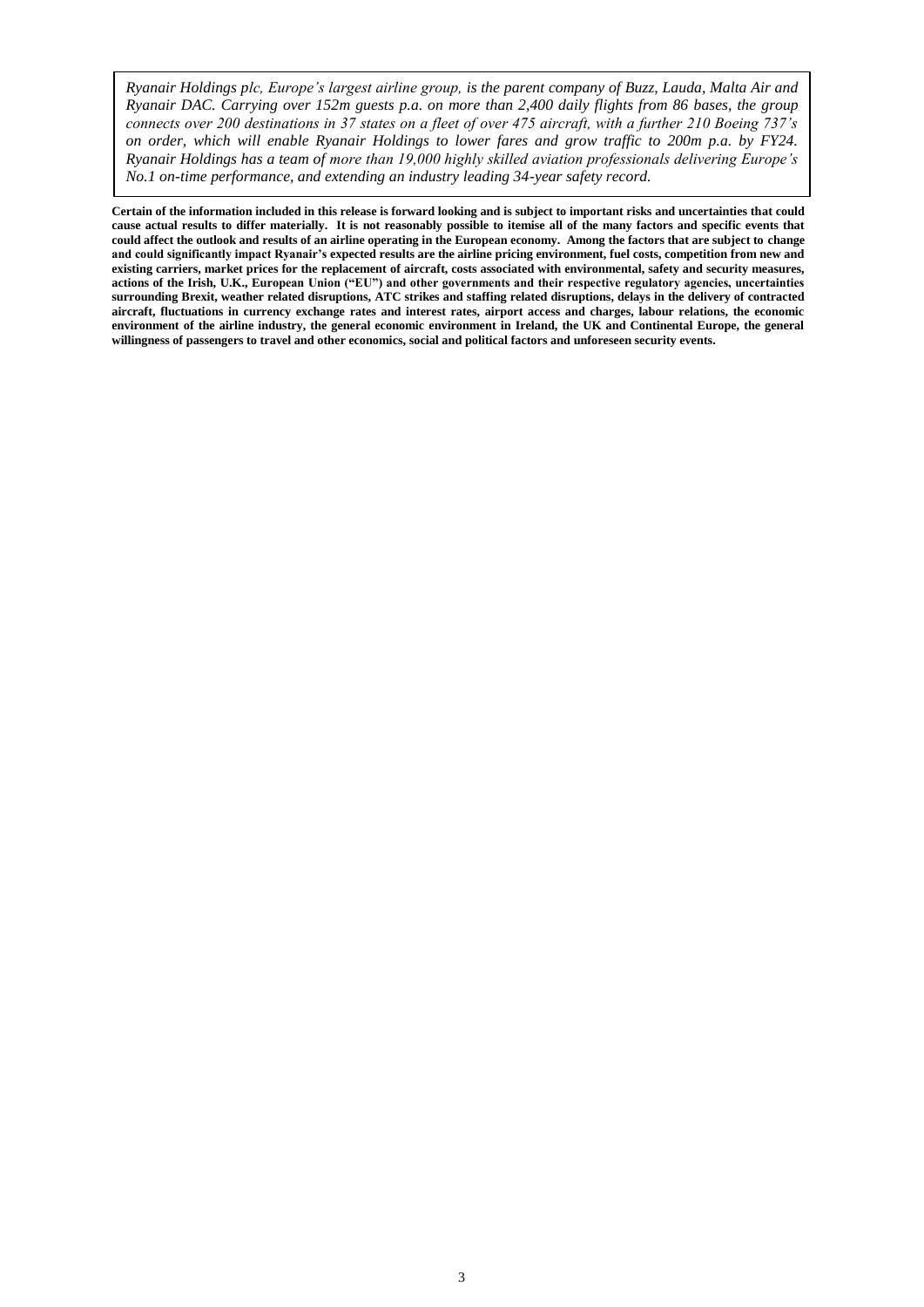## **Ryanair Holdings plc and Subsidiaries** *Condensed Consolidated Interim Balance Sheet as at June 30, 2019 (unaudited)*

|                                                   | At Jun 30, | At Mar 31, |
|---------------------------------------------------|------------|------------|
|                                                   | 2019       | 2019       |
| <b>Note</b>                                       | $EM$       | €M         |
| <b>Non-current assets</b>                         |            |            |
| 10<br>Property, plant and equipment               | 9,099.7    | 9,029.6    |
| Right-of-use asset<br>1                           | 216.4      |            |
| Intangible assets<br>12                           | 146.4      | 146.4      |
| Derivative financial instruments                  | 189.8      | 227.5      |
| Deferred tax                                      | 56.1       | 43.2       |
| <b>Total non-current assets</b>                   | 9,708.4    | 9,446.7    |
| <b>Current assets</b>                             |            |            |
| Inventories                                       | 4.2        | 2.9        |
| Other assets                                      | 309.1      | 238.0      |
| Assets held for sale<br>11                        | 139.3      |            |
| Trade receivables                                 | 67.4       | 59.5       |
| Derivative financial instruments                  | 253.2      | 308.7      |
| Restricted cash                                   | 34.4       | 34.9       |
| Financial assets: cash > 3 months                 | 2,057.9    | 1,484.4    |
| Cash and cash equivalents                         | 2,023.5    | 1,675.6    |
| <b>Total current assets</b>                       | 4,889.0    | 3,804.0    |
|                                                   |            |            |
| <b>Total assets</b>                               | 14,597.4   | 13,250.7   |
| <b>Current liabilities</b>                        |            |            |
| Trade payables                                    | 829.4      | 573.8      |
| Accrued expenses and other liabilities            | 3,116.0    | 2,992.1    |
| <b>Current lease liability</b><br>1               | 59.5       |            |
| Current maturities of debt                        | 299.5      | 309.4      |
| Derivative financial instruments                  | 187.8      | 189.7      |
| Current tax                                       | 38.7       | 31.6       |
| <b>Total current liabilities</b>                  | 4,530.9    | 4,096.6    |
|                                                   |            |            |
| <b>Non-current liabilities</b>                    |            |            |
| Provisions                                        | 145.6      | 135.6      |
| Derivative financial instruments                  | 11.4       | 8.0        |
| Deferred tax                                      | 453.5      | 460.6      |
| Non-current lease liability<br>1                  | 163.5      |            |
| Non-current maturities of debt                    | 4,012.6    | 3,335.0    |
| <b>Total non-current liabilities</b>              | 4,786.6    | 3,939.2    |
| <b>Shareholders' equity</b>                       |            |            |
| Issued share capital<br>13                        | 6.8        | 6.8        |
| Share premium account                             | 721.7      | 719.4      |
| Other undenominated capital<br>13                 | 3.2        | 3.2        |
| Retained earnings<br>13                           | 4,319.3    | 4,181.9    |
| Other reserves                                    | 228.9      | 303.6      |
| <b>Shareholders' equity</b>                       | 5,279.9    | 5,214.9    |
|                                                   |            |            |
| <b>Total liabilities and shareholders' equity</b> | 14,597.4   | 13,250.7   |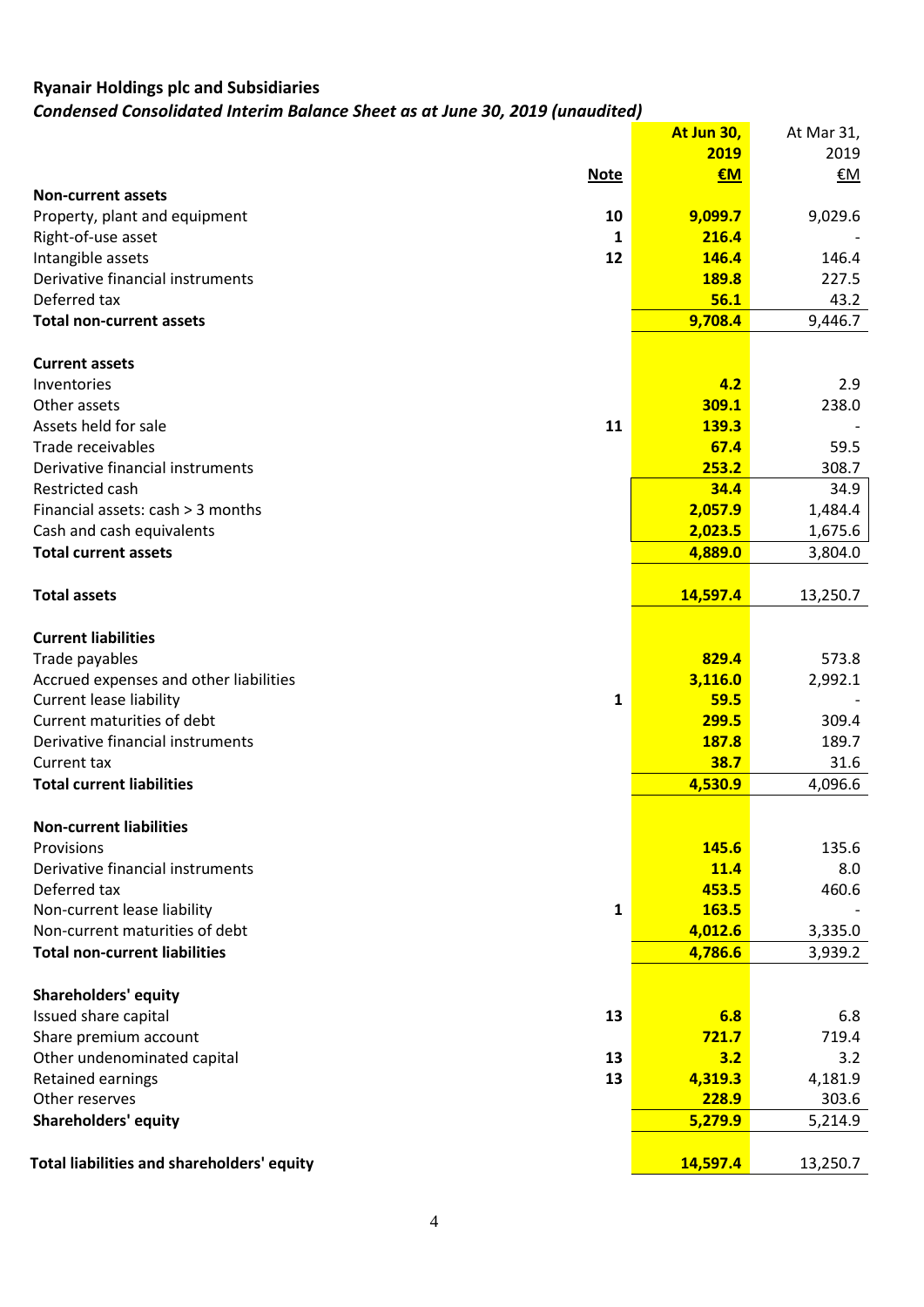# **Ryanair Holdings plc and Subsidiaries**  *Condensed Consolidated Interim Income Statement for the quarter ended June 30, 2019 (unaudited)*

|                                                                   |                  |                  | <b>IFRS</b>    | <b>IFRS</b>    |
|-------------------------------------------------------------------|------------------|------------------|----------------|----------------|
|                                                                   |                  | Change*          | <b>Quarter</b> | Quarter        |
|                                                                   |                  |                  | <b>Ended</b>   | Ended          |
|                                                                   |                  |                  | <b>Jun 30,</b> | Jun 30,        |
|                                                                   |                  |                  | 2019           | 2018           |
|                                                                   | <b>Note</b>      | $\frac{9}{6}$    | €M             | €M             |
| <b>Operating revenues</b>                                         |                  |                  |                |                |
| Scheduled revenues                                                |                  | $+4%$            | 1,517.4        | 1,454.0        |
| Ancillary revenues                                                |                  | $+27%$           | 795.0          | 624.9          |
| <b>Total operating revenues</b>                                   |                  | $+11%$           | 2,312.4        | 2,078.9        |
|                                                                   |                  |                  |                |                |
| <b>Operating expenses</b>                                         |                  |                  |                |                |
| Fuel and oil                                                      |                  | $-24%$           | 783.9          | 630.9          |
| Airport and handling charges<br>Staff costs                       |                  | $-16%$<br>$-21%$ | 325.3<br>297.3 | 280.1<br>244.9 |
|                                                                   |                  | $-6%$            | 209.6          | 198.4          |
| Route charges<br>Depreciation                                     |                  | $-23%$           | 192.8          | 157.2          |
| Marketing, distribution and other                                 |                  | $-12%$           | 145.5          | 129.7          |
| Maintenance, materials and repairs                                |                  | $-38%$           | 68.1           | 49.3           |
| Aircraft rentals                                                  |                  | $+18%$           | 14.7           | 17.9           |
| <b>Total operating expenses</b>                                   |                  | $-19%$           | 2,037.2        | 1,708.4        |
|                                                                   |                  |                  |                |                |
| <b>Operating profit</b>                                           |                  | $-26%$           | 275.2          | 370.5          |
| Other (expense)/income                                            |                  |                  |                |                |
| Net finance expense                                               |                  | $-19%$           | (13.5)         | (16.7)         |
| Share of associate losses                                         | 12               |                  |                | (9.3)          |
| Foreign exchange gain                                             |                  | $-33%$           | 0.6            | 0.9            |
| <b>Total other (expense)/income</b>                               |                  | $+49%$           | (12.9)         | (25.1)         |
|                                                                   |                  |                  |                |                |
| Profit before tax                                                 |                  | $-24%$           | 262.3          | 345.4          |
| Tax (expense) on profit                                           | 4                |                  | (19.4)         | (36.2)         |
|                                                                   |                  |                  |                |                |
| Profit for the quarter - attributable to equity holders of parent |                  |                  |                |                |
|                                                                   |                  | $-21%$           | 242.9          | 309.2          |
| Earnings per ordinary share $(\epsilon)$                          |                  |                  |                |                |
| <b>Basic</b>                                                      | 9                | $-19%$           | 0.2147         | 0.2662         |
| Diluted                                                           | 9                | $-19%$           | 0.2136         | 0.2637         |
| Weighted ave. no. ord. shares (in Ms)                             |                  |                  |                |                |
| <b>Basic</b>                                                      | 9                |                  | 1,131.5        | 1,161.6        |
| Diluted                                                           | $\boldsymbol{9}$ |                  | 1,137.1        | 1,172.5        |
|                                                                   |                  |                  |                |                |

\*'+' is favourable and '-' is adverse year-on-year.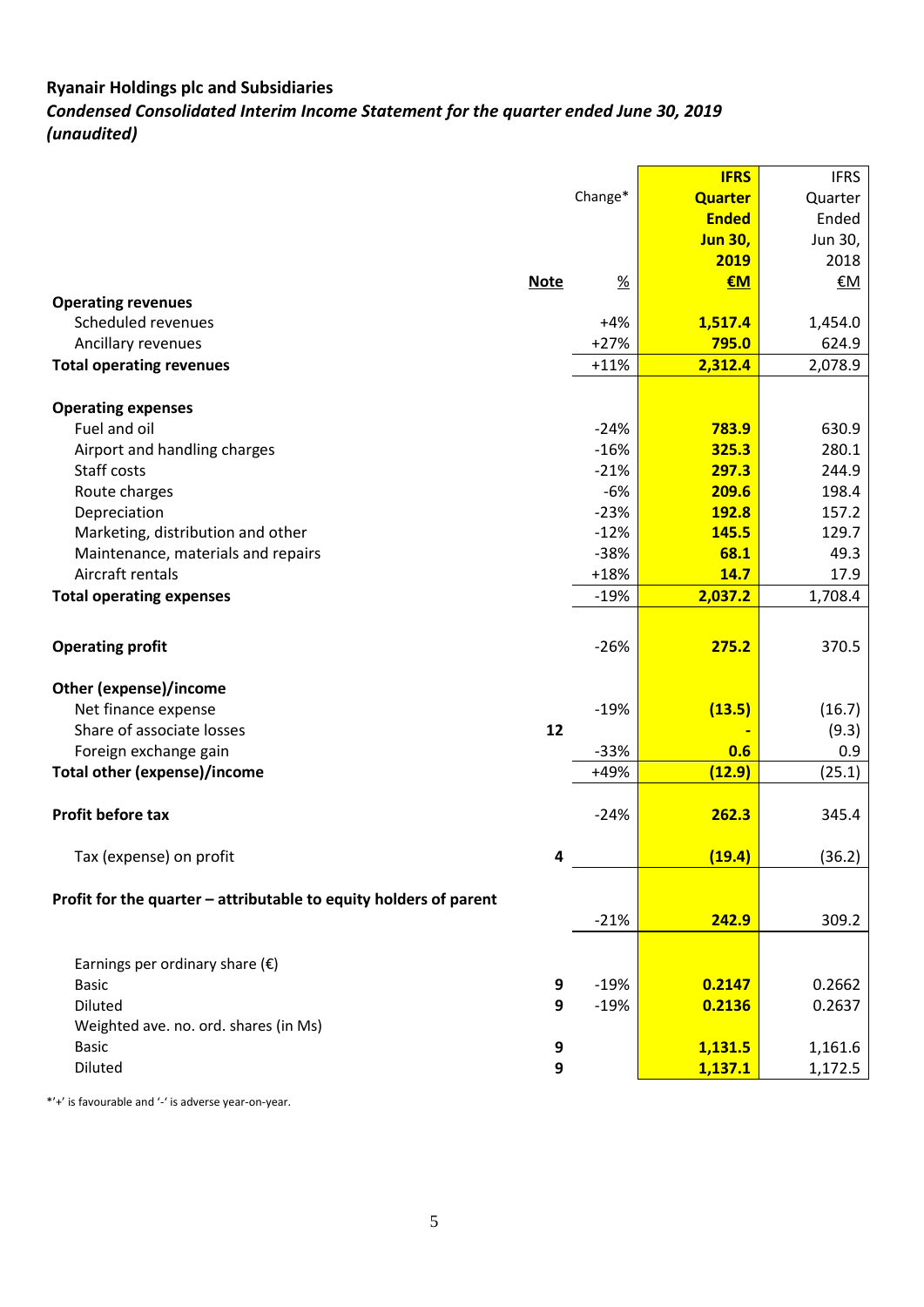# *Condensed Consolidated Interim Statement of Comprehensive Income for the quarter ended June 30, 2019 (unaudited)*

|                                                                                          | <b>Quarter</b> | Quarter   |
|------------------------------------------------------------------------------------------|----------------|-----------|
|                                                                                          | <b>Ended</b>   | Ended     |
|                                                                                          | <b>Jun 30,</b> | Jun 30,   |
|                                                                                          | 2019           | 2018      |
|                                                                                          | $\epsilon$ M   | <u>€M</u> |
|                                                                                          |                |           |
| <b>Profit for the quarter</b>                                                            | 242.9          | 309.2     |
|                                                                                          |                |           |
| Other comprehensive income:                                                              |                |           |
| Items that are or may be reclassified to profit or loss:                                 |                |           |
| Cash flow hedge reserve movements:                                                       |                |           |
| Net movement in cash flow hedge reserve                                                  | (76.7)         | 586.9     |
| Other comprehensive income/(loss) for the quarter, net of income tax                     | (76.7)         | 586.9     |
| Total comprehensive income for the quarter – attributable to equity holders of<br>parent | <b>166.2</b>   | 896.1     |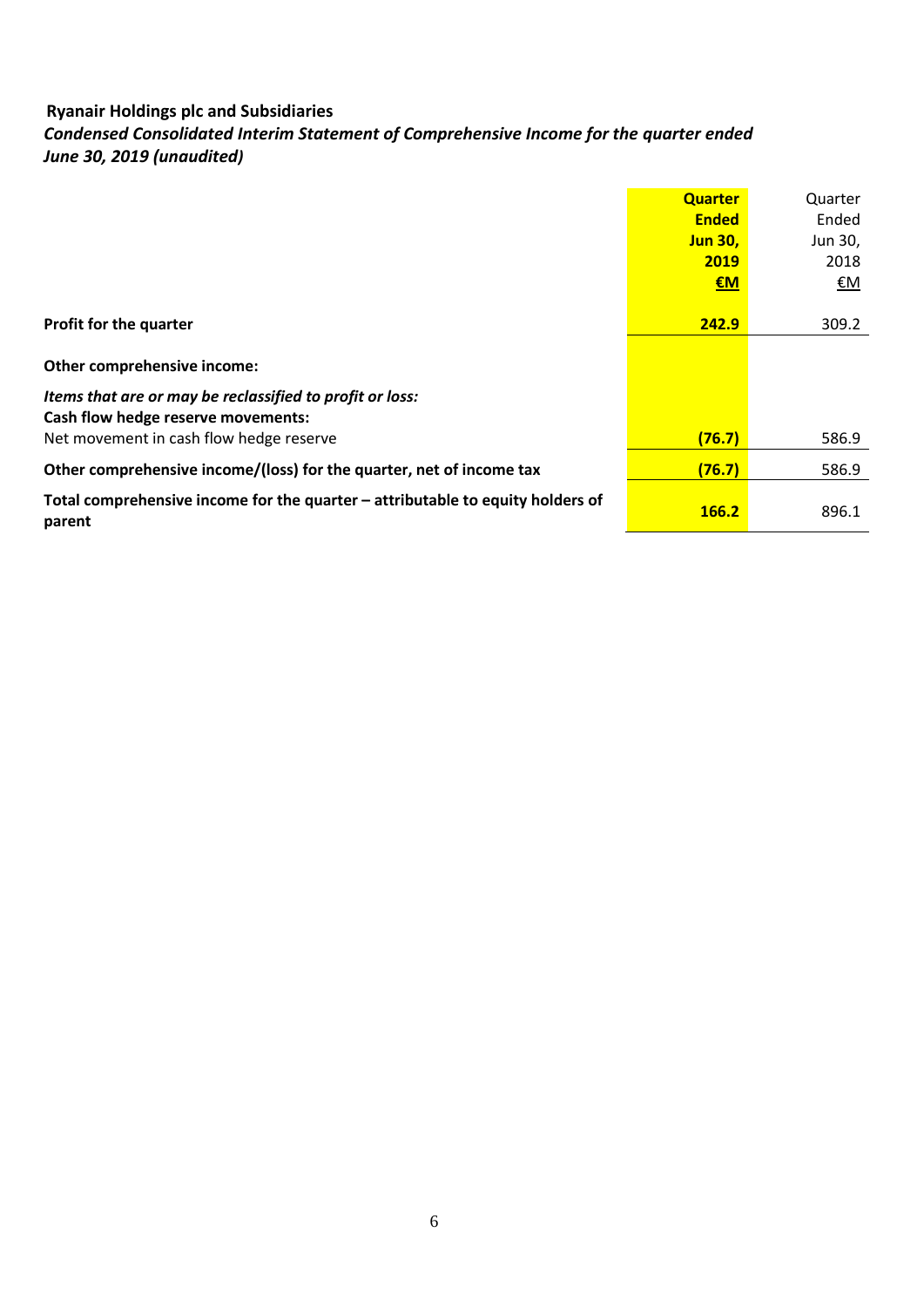*Condensed Consolidated Interim Statement of Cash Flows for the quarter ended June 30, 2019 (unaudited)*

|                                                                                           | <b>Quarter</b> | Quarter   |
|-------------------------------------------------------------------------------------------|----------------|-----------|
|                                                                                           | <b>Ended</b>   | Ended     |
|                                                                                           | <b>Jun 30,</b> | Jun 30,   |
|                                                                                           | 2019           | 2018      |
| <b>Note</b>                                                                               | €M             | <u>€M</u> |
| <b>Operating activities</b>                                                               |                |           |
| Profit after tax                                                                          | 242.9          | 309.2     |
| Adjustments to reconcile profit after tax to net cash provided by operating<br>activities |                |           |
| Depreciation                                                                              | 192.8          | 157.2     |
| (Increase) in inventories                                                                 | (1.3)          | (0.2)     |
| Tax expense on profit                                                                     | <b>19.4</b>    | 36.2      |
| Share based payments                                                                      | 2.5            | 2.5       |
| (Increase)/decrease in trade receivables                                                  | (7.9)          | 20.6      |
| (Increase)/decrease in other assets                                                       | (71.2)         | 21.9      |
| Increase in trade payables                                                                | 255.6          | 94.5      |
| Increase in accrued expenses                                                              | <b>129.7</b>   | 131.4     |
| (Decrease) in other creditors                                                             |                | (1.0)     |
| Increase/(decrease) in provisions                                                         | 10.0           | (3.7)     |
| (Decrease) in net finance expense                                                         | (5.0)          | (6.2)     |
| Share of equity accounted investment's loss                                               |                | 9.3       |
| Tax paid                                                                                  | (19.5)         | (3.0)     |
| Net cash provided by operating activities                                                 | 748.0          | 768.7     |
|                                                                                           |                |           |
| <b>Investing activities</b>                                                               |                |           |
| Capital expenditure - purchase of property, plant and equipment                           | (389.5)        | (461.8)   |
| Decrease in restricted cash                                                               | 0.5            |           |
| (Increase) in financial assets: cash > 3 months                                           | (573.5)        | (115.6)   |
| Investment in associate                                                                   |                | (15.0)    |
| Net cash (used in) investing activities                                                   | (962.5)        | (592.4)   |
|                                                                                           |                |           |
| <b>Financing activities</b><br>Shareholder returns<br>13                                  |                |           |
| Net proceeds from shares issued                                                           | (97.2)<br>2.3  | (265.2)   |
| Long term borrowings                                                                      | 750.0          |           |
| Repayments of long term borrowings                                                        | (79.6)         | (71.7)    |
| Lease liabilities paid                                                                    | (13.1)         |           |
| Net cash (used in) financing activities                                                   | 562.4          | (336.9)   |
|                                                                                           |                |           |
| Increase in cash and cash equivalents                                                     | 347.9          | (160.6)   |
| Cash and cash equivalents at beginning of the period                                      | 1,675.6        | 1,515.0   |
| Cash and cash equivalents at end of the quarter                                           | 2,023.5        | 1,354.4   |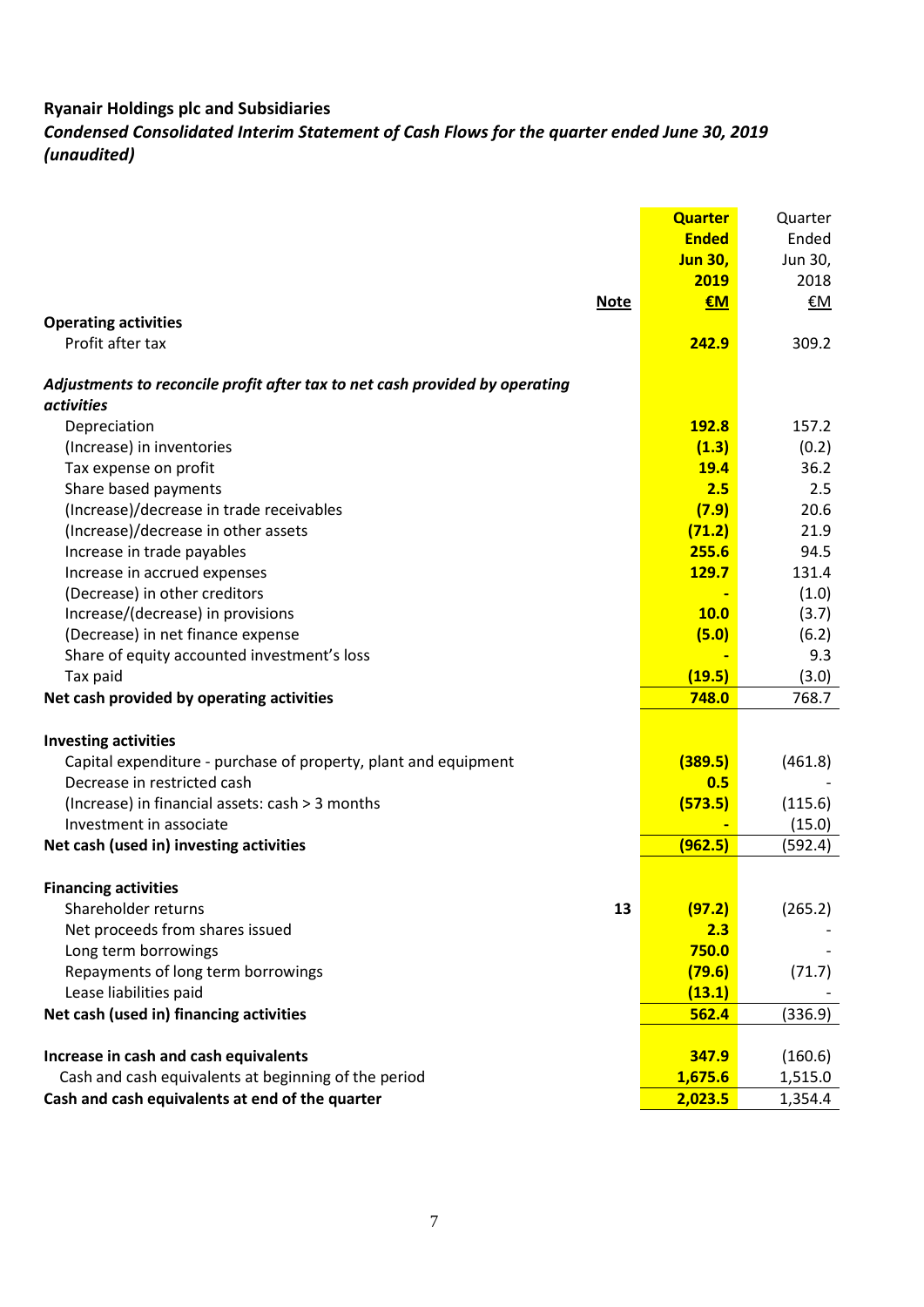*Condensed Consolidated Interim Statement of Changes in Shareholders' Equity for the quarter ended June 30, 2019 (unaudited)*

|                                                        |               |               |                |                 |                          | <b>Other Reserves</b> |                          |                 |
|--------------------------------------------------------|---------------|---------------|----------------|-----------------|--------------------------|-----------------------|--------------------------|-----------------|
|                                                        |               | <b>Issued</b> | <b>Share</b>   |                 | Other                    |                       |                          |                 |
|                                                        | Ordinary      | <b>Share</b>  | Premium        | <b>Retained</b> | Undenom.                 |                       | Other                    |                 |
|                                                        | <b>Shares</b> | Capital       | <b>Account</b> | <b>Earnings</b> | Capital                  | <b>Hedging</b>        | <b>Reserves</b>          | <b>Total</b>    |
|                                                        | M             | €М            | €M             | €M              | €М                       | €М                    | €М                       | €M              |
| Balance at March 31, 2018                              | 1,171.2       | 7.0           | 719.4          | 4,077.9         | 3.0                      | (359.7)               | 21.3                     | 4,468.9         |
| Adjustment on initial application of                   |               |               |                |                 |                          |                       |                          |                 |
| IFRS 15 (net of tax)                                   |               |               |                | (249.4)         |                          |                       |                          | (249.4)         |
| Adj. balance at March 31, 2018                         | 1,171.2       | 7.0           | 719.4          | 3,828.5         | 3.0                      | (359.7)               | 21.3                     | 4,219.5         |
| Profit for the year                                    |               |               |                | 885.0           |                          |                       |                          | 885.0           |
| Other comprehensive income                             |               |               |                |                 |                          |                       |                          |                 |
| Net movements in cash flow reserve                     | ÷             |               |                |                 | $\overline{a}$           | 634.3                 | $\overline{\phantom{a}}$ | 634.3           |
| Total other comprehensive income                       | ÷,            |               |                |                 | $\overline{\phantom{a}}$ | 634.3                 | $\overline{\phantom{a}}$ | 634.3           |
| Total comprehensive income                             |               |               |                | 885.0           |                          | 634.3                 |                          | 1,519.3         |
| Transactions with owners of the                        |               |               |                |                 |                          |                       |                          |                 |
| Company recognised directly in                         |               |               |                |                 |                          |                       |                          |                 |
| equity                                                 |               |               |                |                 |                          |                       |                          |                 |
| Share-based payments                                   |               |               |                |                 |                          |                       | 7.7                      | 7.7             |
| Repurchase of ordinary equity shares                   |               |               |                | (560.5)         |                          |                       | ÷,                       | (560.5)         |
| Other                                                  | ä,            |               |                | 28.9            |                          |                       | ÷,                       | 28.9            |
| Cancellation of repurchased ordinary                   |               |               |                |                 |                          |                       |                          |                 |
| shares                                                 | (37.8)        | (0.2)         |                |                 | 0.2                      |                       |                          |                 |
| <b>Balance at March 31, 2019</b>                       | 1,133.4       | 6.8           | 719.4          | 4,181.9         | 3.2                      | 274.6                 | 29.0                     | 5,214.9         |
| Adjustment on initial application of<br><b>IFRS 16</b> |               |               |                | (9.7)           |                          |                       |                          | (9.7)           |
| Adj. balance at April 01, 2019                         | 1,133.4       | 6.8           | 719.4          | 4,172.2         | 3.2                      | 274.6                 | 29.0                     | 5,205.2         |
| Profit for the quarter                                 |               |               |                | 242.9           |                          |                       |                          | 242.9           |
| Other comprehensive income                             |               |               |                |                 |                          |                       |                          |                 |
| Net movements in cash flow reserve                     |               |               |                |                 |                          | (76.7)                |                          | (76.7)          |
| Total other comprehensive income                       |               |               |                |                 |                          |                       |                          |                 |
|                                                        |               |               |                | 242.9           |                          | (76.7)                | Ξ                        | (76.7)<br>166.2 |
| Total comprehensive income                             |               |               |                |                 |                          | (76.7)                |                          |                 |
| <b>Transactions with owners of the</b>                 |               |               |                |                 |                          |                       |                          |                 |
| <b>Company recognised directly in</b><br>equity        |               |               |                |                 |                          |                       |                          |                 |
| <b>Issue of ordinary equity shares</b>                 | 0.4           |               | 2.3            |                 |                          |                       |                          | 2.3             |
| <b>Share-based payments</b>                            |               |               |                |                 |                          |                       | 2.5                      | 2.5             |
| Repurchase of ordinary equity shares                   |               |               |                | (97.2)          |                          |                       |                          | (97.2)          |
| <b>Other</b>                                           |               |               |                | 0.9             |                          |                       |                          | 0.9             |
| Cancellation of repurchased ordinary                   |               |               |                |                 |                          |                       |                          |                 |
| shares                                                 | (8.4)         |               |                |                 |                          |                       |                          |                 |
| Transfer of exercised and expired                      |               |               |                |                 |                          |                       |                          |                 |
| share based awards                                     |               |               |                | 0.5             |                          |                       | (0.5)                    |                 |
| <b>Balance at June 30, 2019</b>                        | 1,125.4       | 6.8           | 721.7          | 4.319.3         | 3.2                      | 197.9                 | 31.0                     | 5,279.9         |
|                                                        |               |               |                |                 |                          |                       |                          |                 |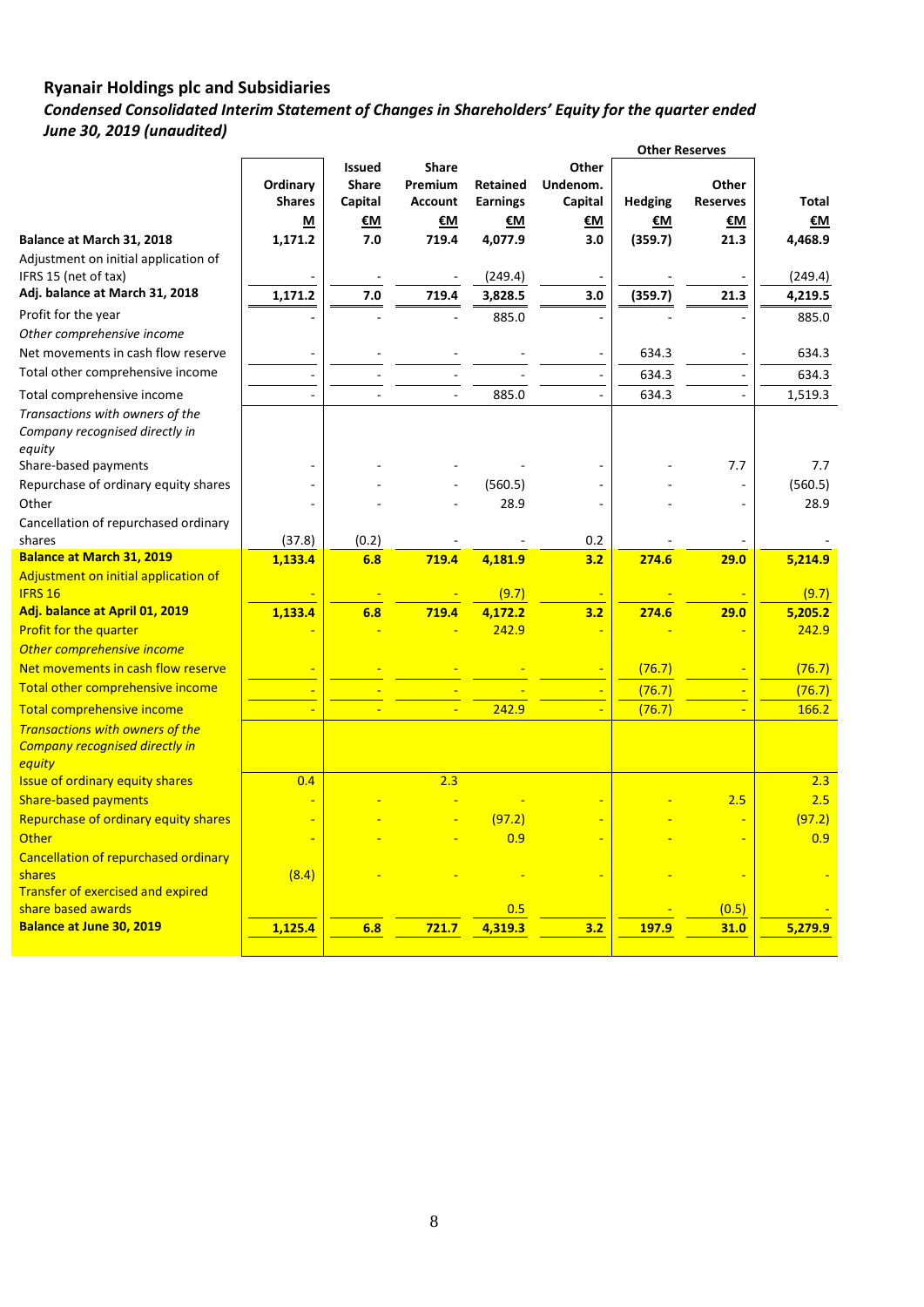## **MD&A Quarter Ended June 30, 2019**

#### **Income Statement**

#### **Scheduled revenues:**

Scheduled revenues increased by **4% to €1,517.4M** due to 11% traffic growth to 42M offset by a 6% reduction in average fares.

#### **Ancillary revenues:**

Ancillary revenues rose by **27% to €795.0M** due to 11% traffic growth and improved uptake of ancillary products, particularly priority boarding and reserved seating.

#### **Total revenues:**

As a result of the above, total revenues increased by **11% to €2,312.4M**, in line with traffic growth.

#### **Operating Expenses:**

#### **Fuel and oil:**

Fuel and oil rose by **24% to €783.9M** due to higher fuel prices and a 13% increase in flight hours.

#### **Airport and handling charges:**

Airport and handling charges increased by **16% to €325.3M** due to 11% higher traffic, the consolidation of Lauda (not in the prior year comparative) and new, enhanced, handling arrangements in Stansted, Spain and Poland.

### **Staff costs:**

Staff costs increased **21% to €297.3M** due to 13% more flight hours, the consolidation of Lauda (not in prior year comparative), higher crewing ratios, the annualisation of pilot pay increases and additional engineers to support growth.

#### **Route charges:**

Route charges rose by **6% to €209.6M** due to a 12% increase in sectors offset by a decrease in unit rates.

#### **Depreciation:**

Depreciation is **23% higher at €192.8M**, due to the 29 additional B737 owned aircraft in the fleet at period end, the purchase of spare engines and simulators and the impact of IFRS 16 (€12.7M), which was adopted from April 1, 2019.

#### **Marketing, distribution and other:**

Marketing, distribution and other rose by **12% to €145.5M** broadly in line with traffic growth.

#### **Maintenance, materials and repairs:**

Maintenance, materials and repairs increased by **38% to €68.1M** due to higher scheduled engine maintenance due to an ageing fleet and costs associated with the handback of leased Airbus aircraft.

## **Aircraft rentals:**

Aircraft rentals fell by **18% to €14.7M** due to 6 fewer leased B737 aircraft in the fleet compared to the same period last year (FY20: 20 / FY19: 26) and the positive impact of IFRS 16, which is offset by higher depreciation.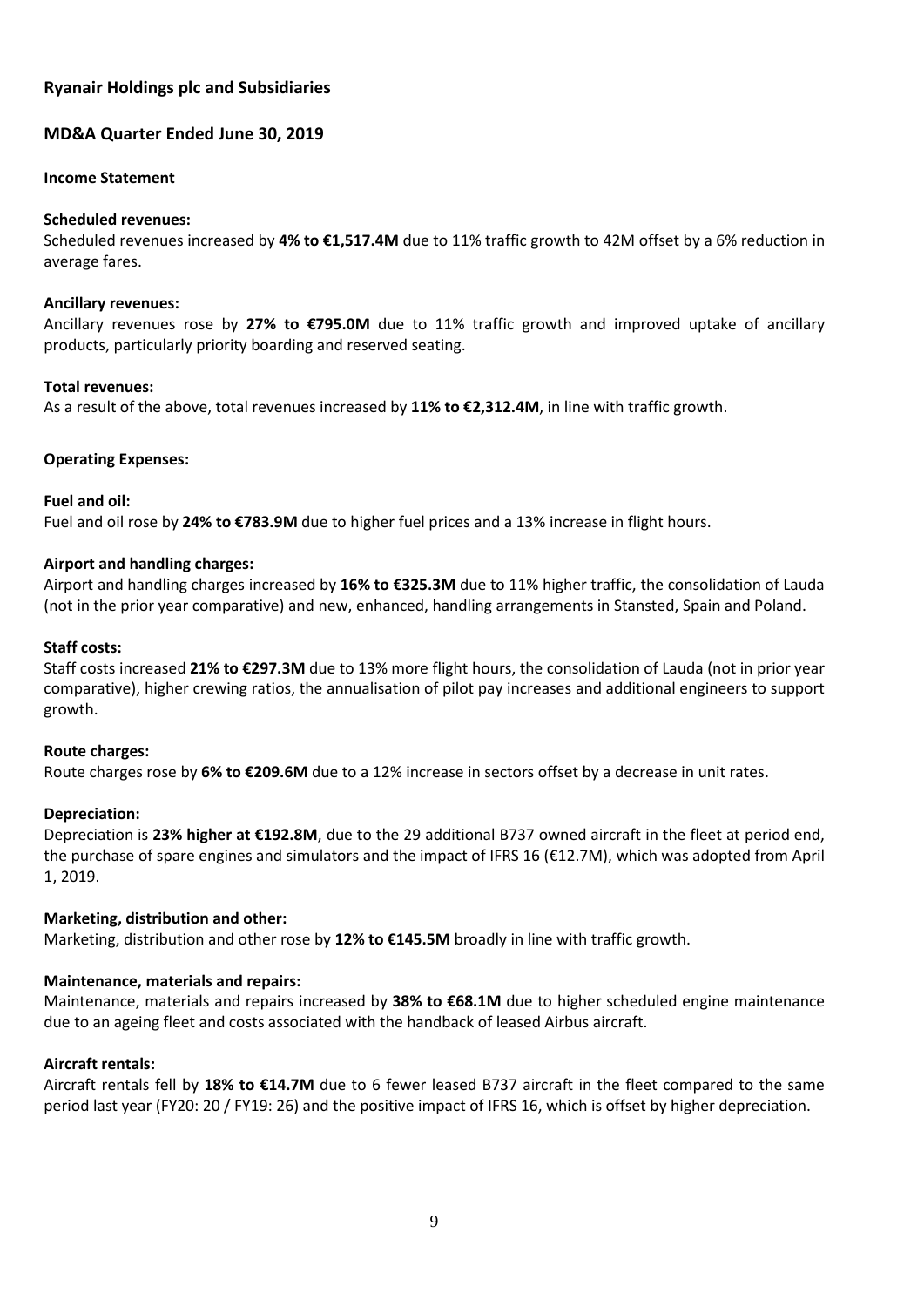**Unit costs rose by 7%.** Excluding fuel, unit costs increased by 4%, much of which was due to the consolidation of Lauda in the quarter (not in the prior year comparative), the handback of Airbus leases, higher crewing ratios and the annualisation of pilot pay increases.

## **Net finance expense:**

Net finance expense decreased by **19% to €13.5M** primarily due to higher interest rates on deposits and the refinancing of debt at lower interest rates. IFRS 16 had a negative €1M impact in the quarter.

## **Balance sheet:**

Gross cash increased by €920.9M to €4,115.8M at June 30, 2019.

Gross debt rose by €890.7M to €4,535.1M due to a new €750M low cost syndicated bank facility and the impact of IFRS 16 (€223.0M), offset by €79.6M of debt repayments.

€748.0M net cash was generated by operating activities. Capital expenditure was €389.5M and shareholder returns amounted to €97.2M.

Net debt was €419.3M (including €223M IFRS 16 lease liability) at period end. (March 2019: €449.5M).

## **Shareholders' equity:**

Shareholders' equity increased by €65.0M to €5,279.9M in the period due to IFRS hedge accounting treatment for derivatives of €76.7M and consolidated profit after tax of €242.9M, offset by €97.2M shareholder returns.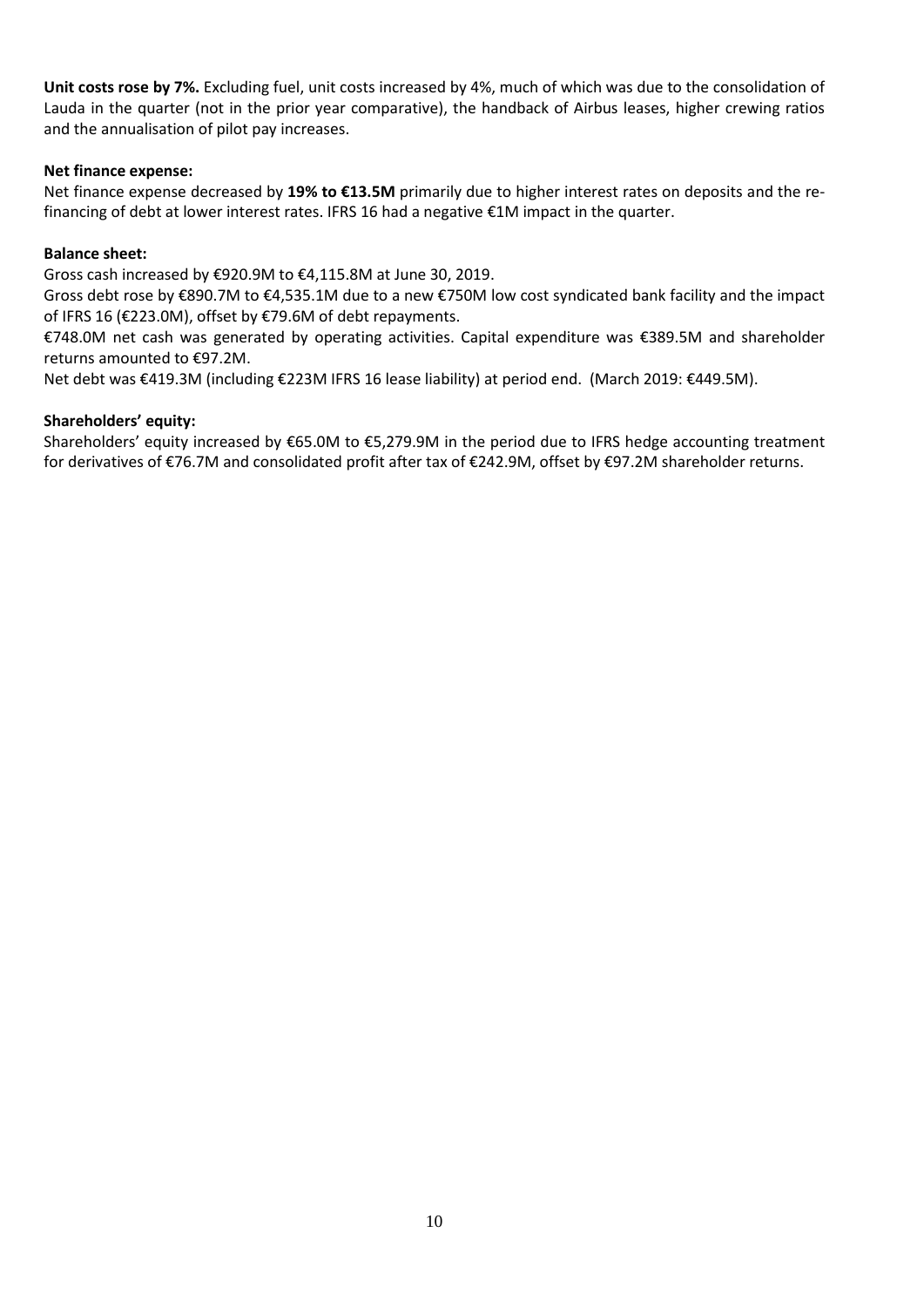## **Ryanair Holdings plc and Subsidiaries Notes forming Part of the Condensed Consolidated Interim Financial Statements**

## **1. Basis of preparation and significant accounting policies**

Ryanair Holdings plc (the "Company") is a company domiciled in Ireland. The unaudited condensed consolidated interim financial statements of the Company for the quarter ended June 30, 2019 comprise the Company and its subsidiaries (together referred to as the "Group").

These unaudited condensed consolidated preliminary financial statements ("the preliminary financial statements"), which should be read in conjunction with our 2018 Annual Report for the year ended March 31, 2018, have been prepared in accordance with International Accounting Standard No. 34 "*Interim Financial Reporting*" as adopted by the EU ("IAS 34"). They do not include all of the information required for full annual financial statements, and should be read in conjunction with the most recent published consolidated financial statements of the Group. The consolidated financial statements of the Group as at and for the year ended March 31, 2018, are available at [http://investor.ryanair.com/.](http://investor.ryanair.com/)

The June 30, 2019 figures and the June 30, 2018 comparative figures do not constitute statutory financial statements of the Group within the meaning of the Companies Act, 2014. The consolidated financial statements of the Group for the year ended March 31, 2018, together with the independent auditor's report thereon, were filed with the Irish Registrar of Companies following the Company's Annual General Meeting and are also available on the Company's Website. The auditor's report on those financial statements was unqualified.

The Audit Committee, upon delegation of authority by the Board of Directors, approved the condensed consolidated interim financial statements for the quarter ended June 30, 2019 on July 26, 2019.

Except as stated otherwise below, this period's financial information has been prepared in accordance with the accounting policies set out in the Group's most recent published consolidated financial statements, which were prepared in accordance with IFRS as adopted by the EU and also in compliance with IFRS as issued by the International Accounting Standards Board (IASB).

#### *Accounting for Investment in associates*

An associate is an entity over which the Company has significant influence. Significant influence is the power to participate in the financial and operating decisions of the entity, but is not control over these policies. The Company's investment in associates was accounted for using the equity method. The consolidated income statement reflects the Company's share of profit/losses after tax of the associate. Investments in associates are carried on the consolidated balance sheet at cost adjusted for post-acquisition changes in the Company's share of net assets, less any impairment in value. If necessary, any impairment losses on the carrying amount of the investment in the associate are reported within the Company's share of equity accounted investments results in the consolidated income statement. If the Company's share of losses exceeds the carrying amount of the associate, the carrying amount is reduced to nil and recognition of further losses is discontinued except to the extent that the Company has incurred obligations in respect of the associate.

#### *Accounting for business combinations*

Business combinations are accounted for using the acquisition method from the date that control is transferred to the Group. Under the acquisition method, consideration transferred is measured at fair value on the acquisition date, as are the identifiable assets acquired and liabilities assumed.

When the initial values of assets and liabilities in a business combination have been determined provisionally, any subsequent adjustments to the values allocated to the identifiable assets and liabilities (including contingent liabilities) are made within twelve months of the acquisition date and presented as adjustments to the original acquisition accounting. Acquisition related costs are expensed in the period incurred.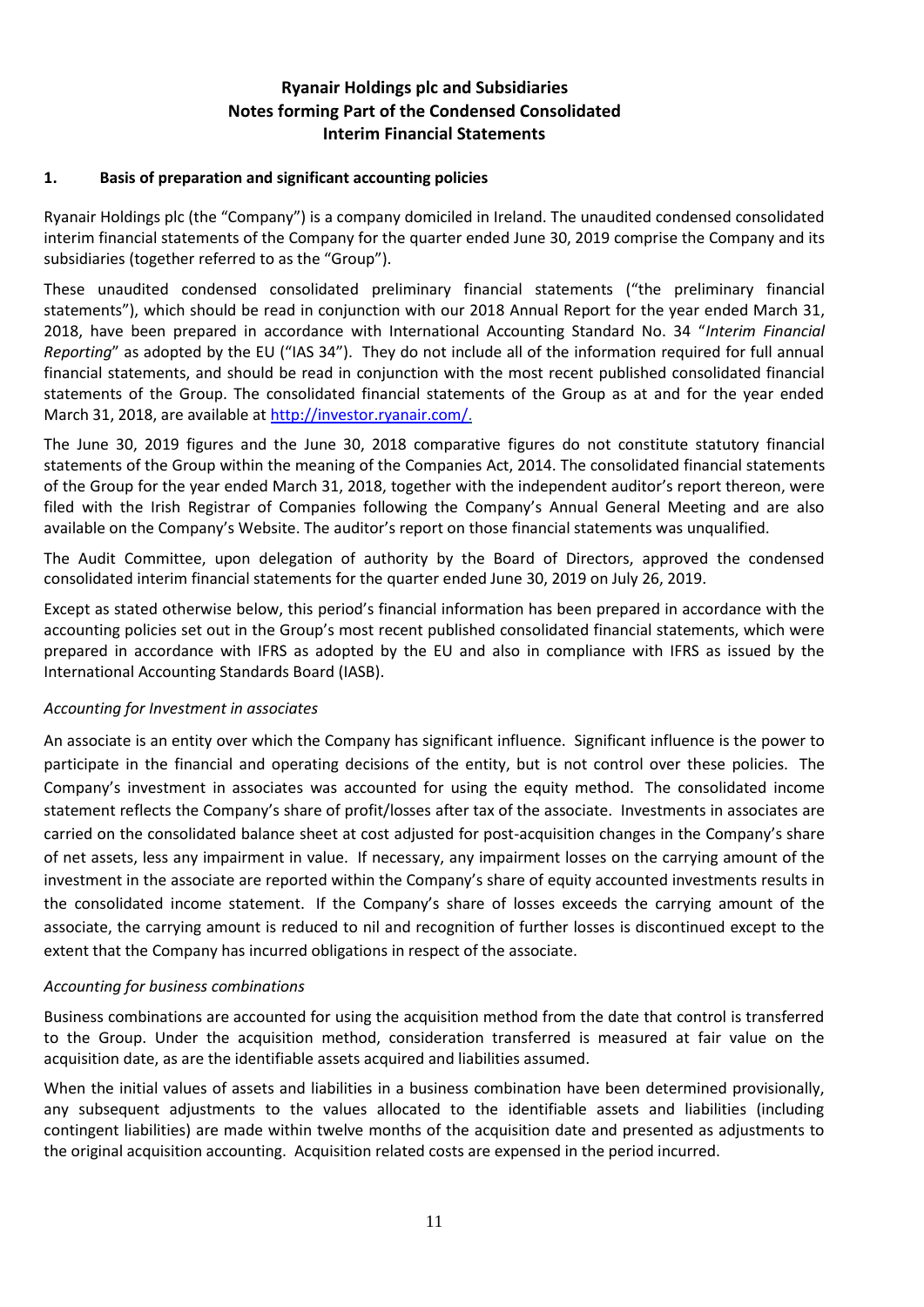## *Accounting for subsidiaries*

Subsidiaries are all entities controlled by the Group. The Group controls an entity when it is exposed to (has rights to) variable returns from its involvement with the entity and has the ability to affect those returns through its power over the entity.

The results of subsidiary undertakings acquired during the year are included in the Group Income Statement from the date at which control of the entity was obtained. They continue to be included in the Group Income Statement until control ceases.

## Accounting for revenues

Scheduled revenues comprise the invoiced value of airline and other services, net of government taxes. Revenue from the sale of flight seats is recognised in the period in which the service is provided. Unearned revenue represents flight seats sold but not yet flown and a provision for government tax refund claims attributable to unused tickets, and is included in accrued expenses and other liabilities. Revenue, net of government taxes, is released to the income statement as passengers fly. Unused tickets are recognised as revenue on a systematic basis, such that twelve months of time expired revenues are recognised in revenue in each fiscal year.

Ancillary revenues are recognised in the income statement in the period the ancillary services are provided.

## *Accounting for assets held for sale*

Non-current assets are classified as held-for sale if it is highly probable that they will be recovered primarily through sale rather than through continuing use. Such assets are generally measured at the lower of their carrying amount and fair value less costs to sell. Impairment losses on initial classification as held-for-sale or held-for distribution and subsequent gains and losses on re-measurement are recognised in the income statement. Once classified as held-for-sale, intangible assets and property, plant and equipment are no longer amortised or depreciated, and any equity-accounted investee is no longer equity accounted.

## *New IFRS standards and amendments adopted during the year*

The following new and amended IFRS standards, amendments and IFRIC interpretations, have been issued by the IASB, and have also been endorsed by the EU. These standards are effective for the first time for the Group's financial year beginning on April 1, 2019 and therefore have been applied by the Group in these condensed consolidated interim financial statements:

- IFRS 16 Leases (see below)
- IFRIC 23 Uncertainty over Income Tax Treatments
- Amendments to IAS 28 Long-term Interests in Associates and Joint Ventures
- Amendments to IAS 19 Plan Amendment, Curtailment or Settlement
- Annual Improvements to IFRS Standards 2015 2017 Cycle various standards

With the exception of IFRS 16, the adoption of these new or amended standards did not have a material impact on the Group's financial position or results from operations in the quarter ended June 30, 2019. The impact of adoption of IFRS 16 is set out below.

#### *IFRS 16 – Leases*

The Group has adopted IFRS 16 with effect from April 1, 2019. IFRS 16 introduces a single, on-balance sheet, lease accounting model for lessees. A lessee recognises a right-of-use asset representing its right to use the underlying asset and a lease liability representing its obligation to make lease payments.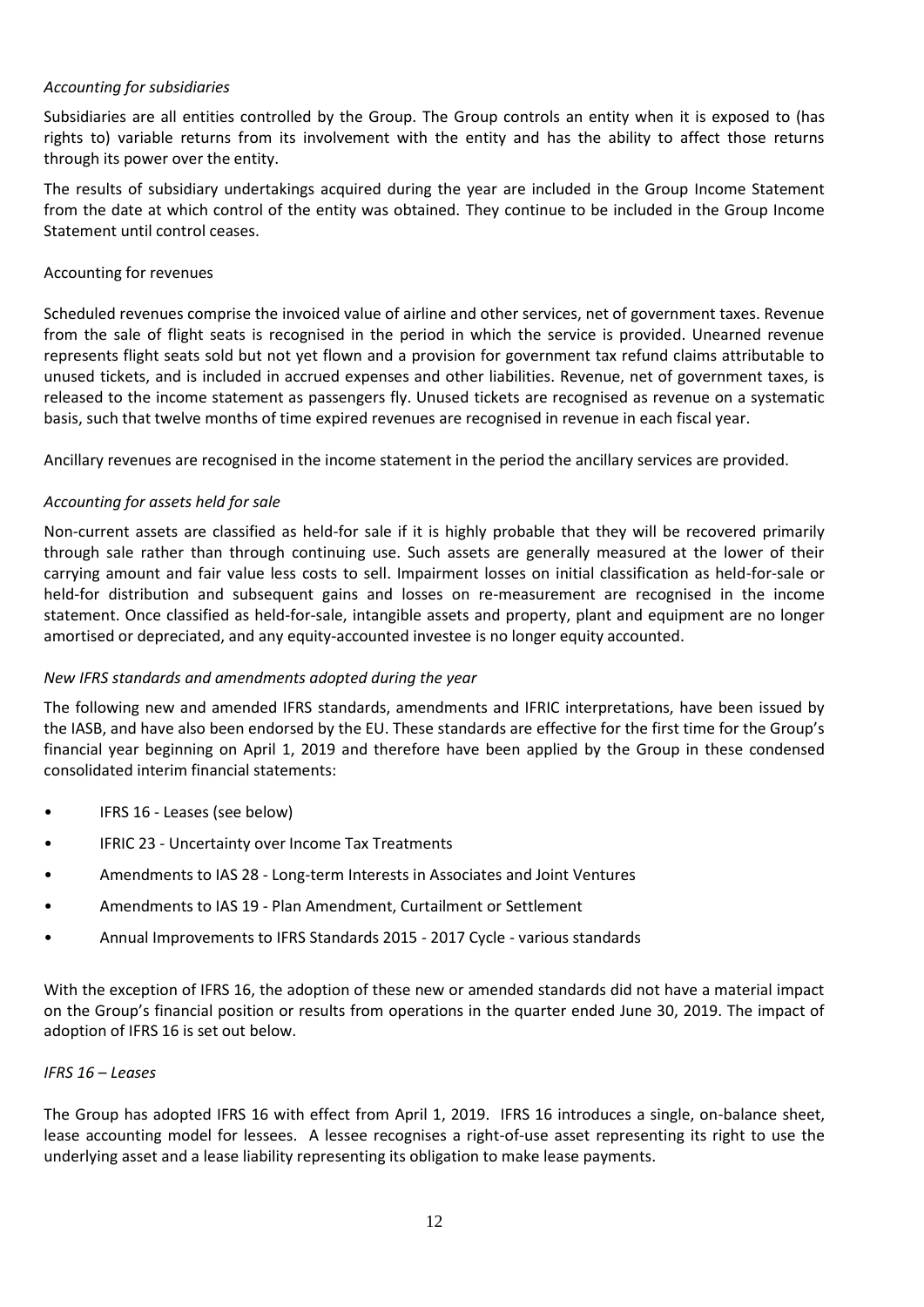The Group has applied IFRS 16 using the modified retrospective approach, under which the cumulative effect of initial application is recognised in retained earnings at April 1, 2019. Accordingly, the comparative information presented for 2018 has not been restated – i.e. it is presented, as previously reported, under IAS 17 and related interpretations. The details of the changes in accounting policies are disclosed below.

As a lessee, the Group previously classified leases as operating or finance leases based on its assessment of whether the lease transferred substantially all of the risks and rewards of ownership. Under IFRS 16, the Group recognises right-of-use assets and lease liabilities for most leases – i.e. these leases are on-balance sheet.

The Group has elected not to recognise right-of-use assets and lease liabilities for some leases of low-value assets and has applied the exemption not to recognise right-of-use assets and liabilities for leases with less than 12 months of lease term.

The Group recognises a right-of-use asset and a lease liability at the lease commencement date. The right-ofuse asset is initially measured at cost, and subsequently at cost less any accumulated depreciation and impairment losses, and adjusted for certain re-measurements of the lease liability. The lease liability is initially measured at the present value of the lease payments that are not paid at the commencement date, discounted using the interest rate implicit in the lease or, if that rate cannot be readily determined, the Group's incremental borrowing rate. Generally, the Group uses its incremental borrowing rate as the discount rate.

The Group has applied judgement to determine the lease term for some lease contracts in which it is a lessee that include renewal options. The assessment of whether the Group is reasonably certain to exercise such options impacts the lease term, which significantly affects the amount of lease liabilities and right-of-use assets recognised.

The impact of the IFRS 16 transition increased non-current assets on April 1, 2019 by €130M, increased liabilities by €140M and reduced equity (and distributable reserves) by €10M. During quarter ended June 30, 2019 noncurrent assets increased by €86M and non-current liabilities increased by €83M due to the addition of 12 operating lease aircraft to the fleet.

Impact of IFRS 16 on the Income Statement in the Quarter:

|                | <b>Quarter</b> | Quarter                  |
|----------------|----------------|--------------------------|
|                | <b>Ended</b>   | Ended                    |
|                | <b>Jun 30,</b> | Jun 30,                  |
|                | 2019           | 2018                     |
|                | $EM$           | <u>€M</u>                |
|                |                |                          |
| Depreciation   | 12.7           | $\overline{\phantom{0}}$ |
|                |                |                          |
| Lease interest | 1.2            | -                        |

#### *New IFRS standards and amendments adopted in the comparative financial year*

IFRS 15 and IFRS 9 were adopted for the first time in the comparative financial year ended March 31, 2019. Changes to significant accounting policies arising from the adoption of these new standards, together with the impact of adoption, are described below:

#### *IFRS 15 - Revenue from Contracts with Customers*

The Group adopted IFRS 15 with effect from April 1, 2018. The standard establishes a five-step model to determine when to recognise revenue and at what amount. Revenue is recognised when the good or service has been transferred to the customer and at the amount to which the entity expects to be entitled.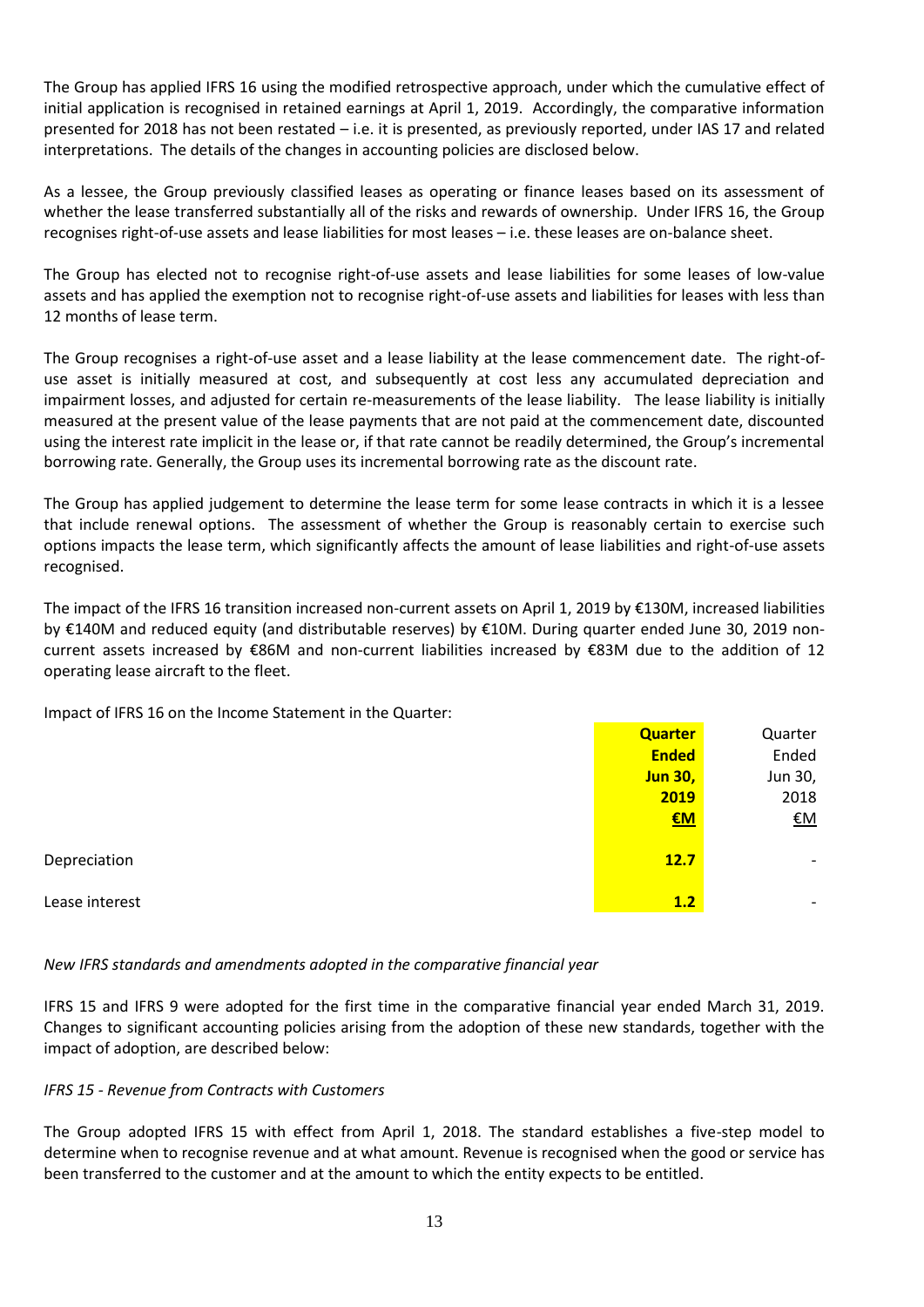The impact of initially applying the standard is mainly attributed to certain ancillary revenue streams where the recognition of revenue is deferred under IFRS 15 to the flight date where it was previously recognised on the date of booking. For the majority of our revenue, the manner in which we previously recognised revenue is consistent with the requirements of IFRS 15. The change in the timing of ancillary revenue recognition means that an increased amount of revenue will be recognised in the first half of the year under IFRS 15, with less revenue recognised in the second half of the year, particularly in Quarter 4.

The Group adopted IFRS 15 using the cumulative effect method (without practical expedients), with the effect of initially applying this standard recognised at the date of initial application (i.e. April 1, 2018). The impact on transition to IFRS 15, was a reduction in retained earnings (net of tax) of €249M at April 1, 2018.

## *IFRS 9 - Financial Instruments*

The Group adopted IFRS 9 with effect from April 1, 2018 and has not restated comparative information. The standard introduces a new model for the classification and measurement of financial assets, a new impairment model based on expected credit losses and a new hedge accounting model to more closely align hedge accounting with risk management strategy and objectives. This standard replaces IAS 39 Financial Instruments: Recognition and Measurement.

Financial assets, excluding derivatives, are accounted for at amortised cost, fair value through other comprehensive income or fair value through profit or loss depending on the nature of the contractual cash flows of the asset and the business model in which it is held. Accordingly, no transition adjustment to carrying values arose in the year ended March 31, 2019. Neither was there a material increase in provisions as a result of applying the new expected loss impairment model to our financial assets as a result of adoption of IFRS 9 in the year ended March 31, 2019. All of Ryanair's financial assets continue to be held at amortised cost. The Group has not elected to adopt the new general hedge accounting model in IFRS 9.

### *New IFRS standards and amendments issued but not yet effective*

The following new or revised IFRS standards and IFRIC interpretations will be adopted for the purposes of the preparation of future financial statements, where applicable. While under review, we do not anticipate that the adoption of the other new or revised standards and interpretations will have a material impact on our financial position or results from operations:

- Amendments to References to Conceptual Framework in IFRS Standards (effective for fiscal periods beginning on or after January 1, 2020)\*
- Amendments to IFRS 3 Definition of a Business (effective for fiscal periods beginning on or after January 1, 2020)\*
- Amendments to IAS 1 and IAS 8 Definition of Material (effective for fiscal periods beginning on or after January 1, 2020)\*
- IFRS 17 Insurance Contracts (effective for fiscal periods beginning on or after January 1, 2021)\*

\*These standards or amendments to standards are not as yet EU endorsed

#### **2. Judgements and estimates**

The preparation of financial statements requires management to make judgements, estimates and assumptions that affect the application of accounting policies and the reported amounts of assets and liabilities, income and expense. Actual results may differ from these estimates.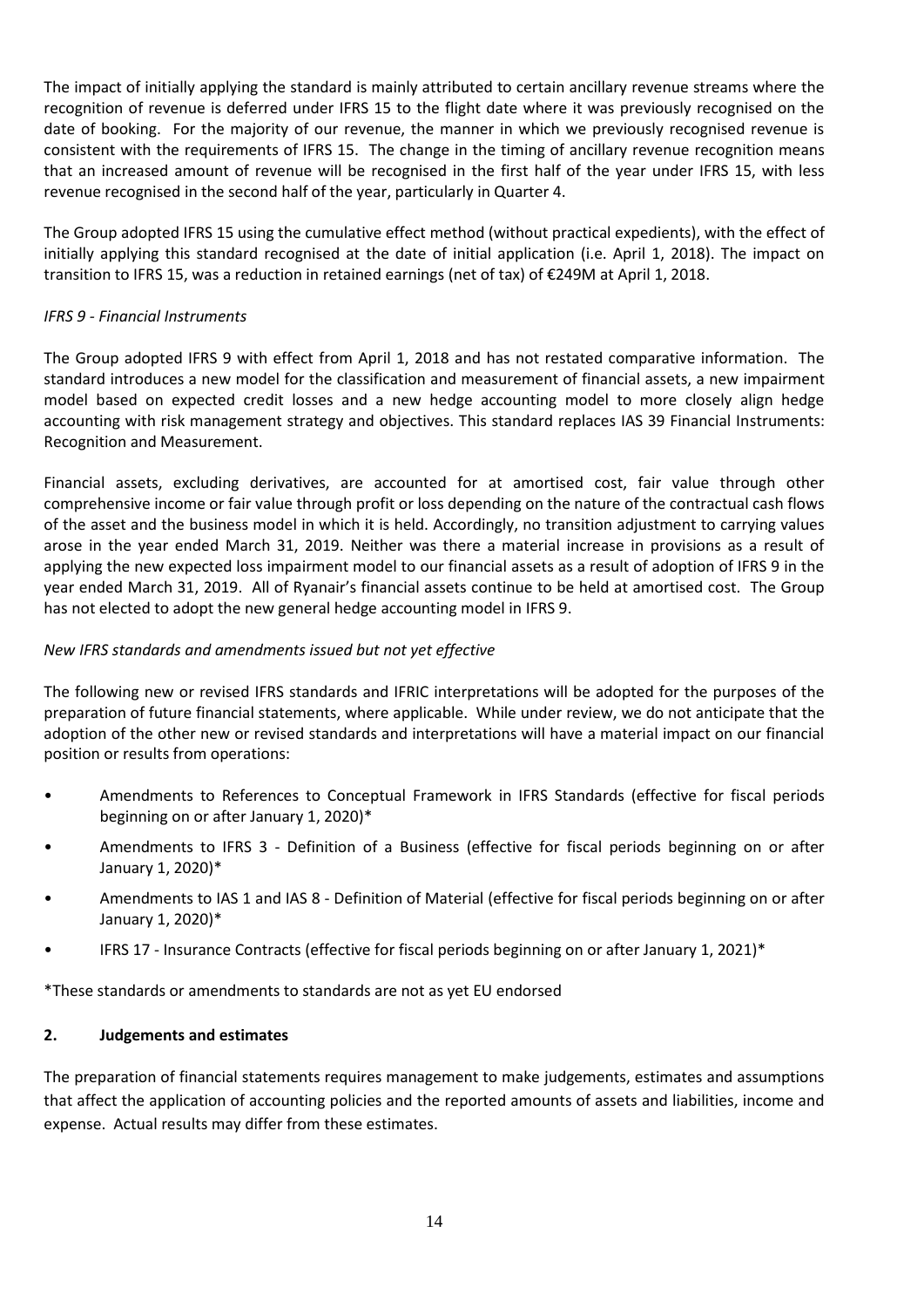In preparing these condensed consolidated interim financial statements, the significant judgements made by management in applying the Group's accounting policies and the key sources of estimation uncertainty were the same as those that applied in the most recent published consolidated financial statements.

## **3. Seasonality of operations**

The Group's results of operations have varied significantly from quarter to quarter, and management expects these variations to continue. Among the factors causing these variations are the airline industry's sensitivity to general economic conditions and the seasonal nature of air travel. Accordingly, the first half-year typically results in higher revenues and results.

## **4. Income tax expense**

The Group's consolidated effective tax rate in respect of operations for the quarter ended June 30, 2019 was 7.4% (June 30, 2018: 10.5%). The tax charge for the quarter ended June 30, 2019 of €19.4M (June 30, 2018: €36.2M) comprises a current tax charge of €27.5M, a deferred tax credit of €8.1M primarily relating to the temporary differences for property, plant and equipment and net operating losses.

## **5. Share based payments**

The terms and conditions of the share option programme are disclosed in the most recent, published, consolidated financial statements. The charge of €2.5M in the quarter ended June 30, 2019 (June 30, 2018: €2.5M) is the fair value of options granted in prior periods, which is being recognised within the income statement in accordance with employee services rendered.

## **6. Contingencies**

The Group is engaged in litigation arising in the ordinary course of its business. The Group does not believe that any such litigation will individually, or in aggregate, have a material adverse effect on the financial condition of the Group. Should the Group be unsuccessful in these litigation actions, management believes the possible liabilities then arising cannot be determined but are not expected to materially adversely affect the Group's results of operations or financial position.

## **7. Capital commitments**

At June 30, 2019 the Group had an operating fleet of 455 (2018: 431) Boeing 737 and 20 (2018: Nil) Airbus A320 aircraft. The Group has agreed to purchase up to 210 (135 firm and 75 options) Boeing 737-MAX-200 aircraft from the Boeing Corporation during the periods FY20 to FY24.

## **8. Analysis of operating segment**

The Group determines and presents operating segments based on the information that internally is provided to the Group CEO, who is the Chief Operating Decision Maker (CODM).

The CODM assessed the performance of the business based on the adjusted profit/(loss) after tax of the Group for the quarter.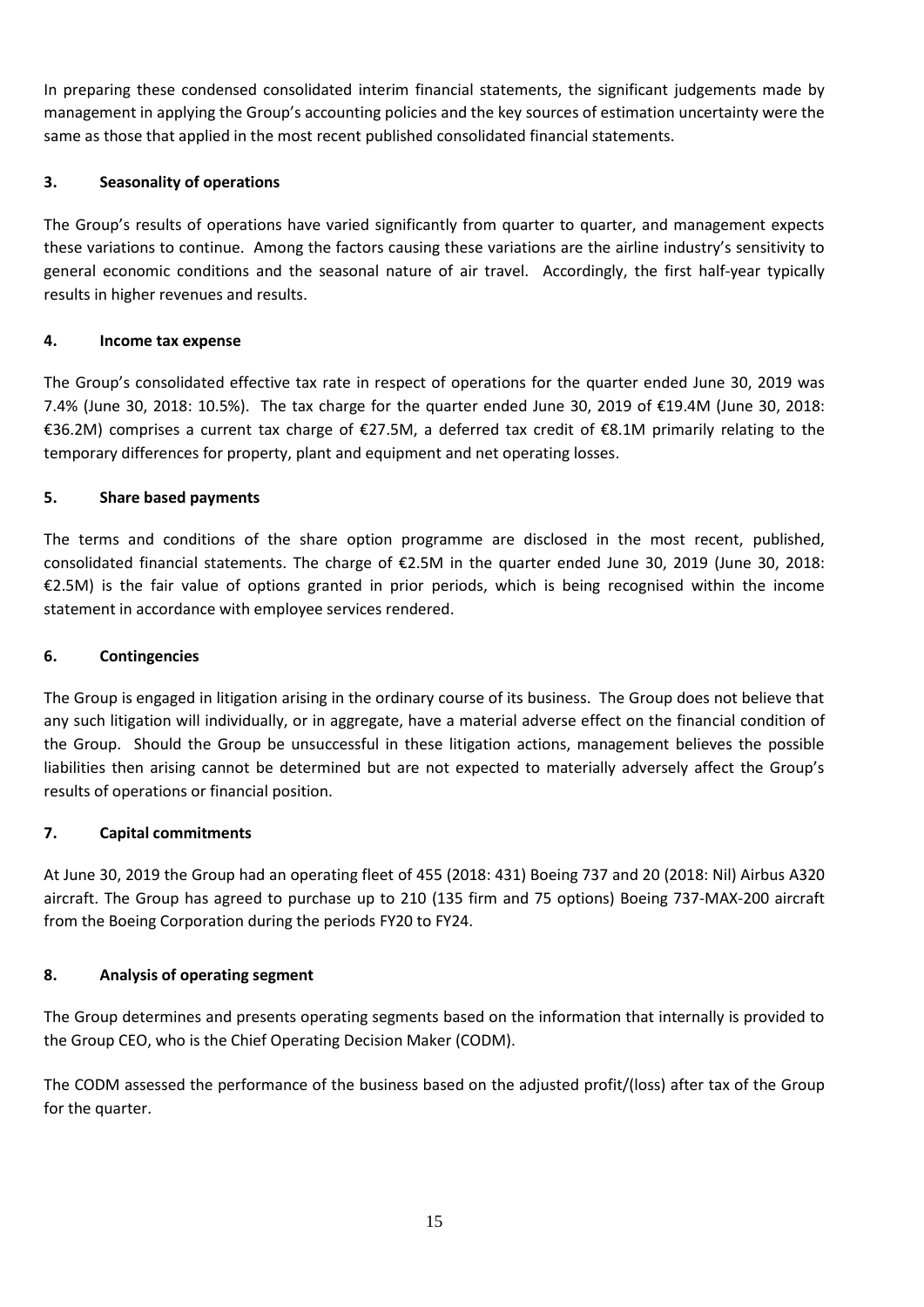Reportable segment information is presented as follows:

|                                | <b>Quarter</b> | Quarter    |
|--------------------------------|----------------|------------|
|                                | <b>Ended</b>   | Ended      |
|                                | <b>Jun 30,</b> | Jun 30,    |
|                                | 2019           | 2018       |
|                                | EM             | <u>€M</u>  |
|                                |                |            |
| Revenues                       | 2,312.4        | 2,078.9    |
|                                |                |            |
| <b>IFRS profit after tax</b>   | 242.9          | 309.2      |
|                                |                |            |
|                                | <b>Total</b>   | Total      |
|                                | At Jun 30,     | At Mar 31, |
|                                | 2019           | 2019       |
|                                | EM             | <u>€M</u>  |
| Reportable segment assets      | 14,597.4       | 13,250.7   |
| Reportable segment liabilities | 9,317.5        | 8,035.8    |

The Company has two main categories of revenue, scheduled revenues and ancillary revenues. The split of revenues between these two categories is as shown on the face of the consolidated preliminary income statement.

## **9. Earnings per share**

|                                                               | <b>Quarter</b> | Quarter |
|---------------------------------------------------------------|----------------|---------|
|                                                               | <b>Ended</b>   | Ended   |
|                                                               | <b>Jun 30,</b> | Jun 30, |
|                                                               | 2019           | 2018    |
|                                                               |                |         |
| Basic earnings per ordinary share $(\epsilon)$                | 0.2147         | 0.2662  |
| Diluted earnings per ordinary share $(\epsilon)$              | 0.2136         | 0.2637  |
| Weighted average number of ordinary shares (in M's) – basic   | 1,131.5        | 1,161.6 |
| Weighted average number of ordinary shares (in M's) - diluted | 1,137.1        | 1,172.5 |

Diluted earnings per share takes account of the potential future exercises of share options granted under the Company's share option schemes and the weighted average number of shares includes weighted average share options assumed to be converted of 5.6M (2018: 10.9M).

## **10. Property, plant and equipment**

#### *Acquisitions and disposals*

Capital expenditure in the period ended June 30, 2019 amounted to €389.6M and primarily relates to aircraft pre-delivery deposits, spare engines, simulators and heavy maintenance checks.

#### **11. Assets held for sale**

In June 2019, management committed to sell 10 of the Company's oldest Boeing 737-800 aircraft. Accordingly, these aircraft are presented as assets held for sale as at June 30, 2019. Efforts to sell these aircraft have started and the disposal is expected to be completed over the coming months. At June 30, 2019, these assets are stated at the lower of their carrying amount and fair value less costs to sell.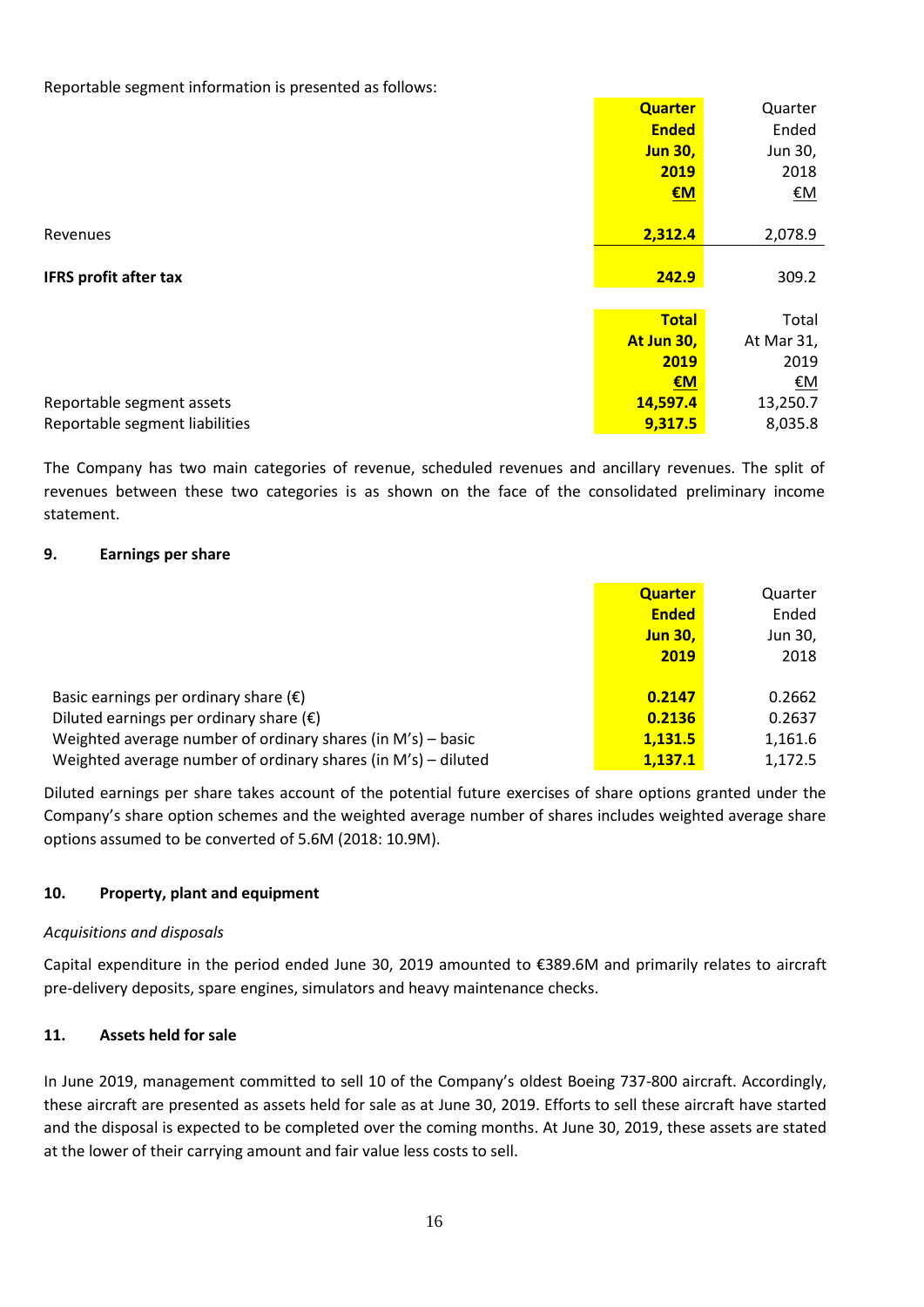## **12. Financial instruments and financial risk management**

The Group is exposed to various financial risks arising in the normal course of business. The Group's financial risk exposures are predominantly related to commodity price, foreign exchange and interest rate risks. The Group uses financial instruments to manage exposures arising from these risks.

These interim financial statements do not include all financial risk management information and disclosures required in the annual financial statements, and should be read in conjunction with the 2018 Annual Report. There have been no changes in our risk management policies in the year.

## *Fair value hierarchy*

Financial instruments measured at fair value in the balance sheet are categorised by the type of valuation method used. The different valuation levels are defined as follows:

• Level 1: quoted prices (unadjusted) in active markets for identical assets or liabilities that the Group can access at the measurement date.

Level 2: inputs other than quoted prices included within Level 1 that are observable for that asset or liability, either directly or indirectly.

Level 3: significant unobservable inputs for the asset or liability.

## *Fair value estimation*

Fair value is the price that would be received to sell an asset, or paid to transfer a liability, in an orderly transaction between market participants at the measurement date. The following methods and assumptions were used to estimate the fair value of each material class of the Group's financial instruments:

#### *Financial instruments measured at fair value*

• **Derivatives – interest rate swaps:** Discounted cash flow analyses have been used to determine the fair value, taking into account current market inputs and rates. (Level 2)

• **Derivatives – currency forwards and aircraft fuel contracts:** A comparison of the contracted rate to the market rate for contracts providing a similar risk profile at June 30, 2019 has been used to establish fair value. (Level 2)

The Group policy is to recognise any transfers between levels of the fair value hierarchy as of the end of the reporting period during which the transfer occurred. During the quarter ended June 30, 2019, there were no reclassifications of financial instruments and no transfers between levels of the fair value hierarchy used in measuring the fair value of financial instruments.

#### *Financial instruments not measured at fair value*

• **Long-term debt:** The repayments which Ryanair is committed to make have been discounted at the relevant market rates of interest applicable (including credit spreads) at June 30, 2019 to arrive at a fair value representing the amount payable to a third party to assume the obligations.

There were no significant changes in the business or economic circumstances during the quarter ended June 30, 2019 that affect the fair value of our financial assets and financial liabilities.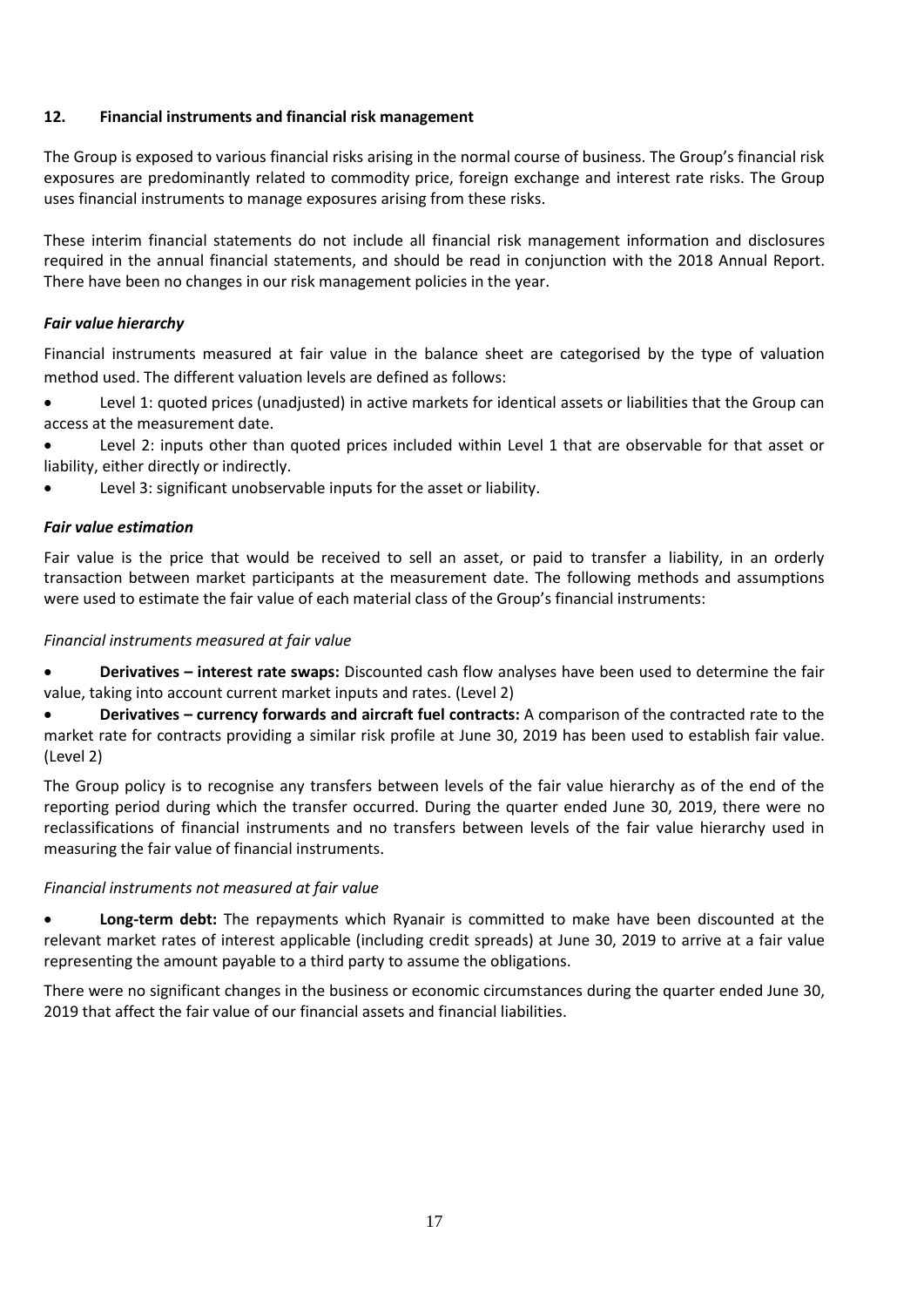## **12. Financial instruments and financial risk management (continued)**

The fair value of financial assets and financial liabilities, together with the carrying amounts in the condensed consolidated financial balance sheet, are as follows:

|                                          | At Jun 30,         | At Jun 30,       | At Mar 31,         | At Mar 31,       |
|------------------------------------------|--------------------|------------------|--------------------|------------------|
|                                          | 2019               | 2019             | 2019               | 2019             |
|                                          | <b>Carrying</b>    | Fair             | Carrying           | Fair             |
|                                          | <b>Amount</b>      | <b>Value</b>     | Amount             | Value            |
| <b>Non-current financial assets</b>      | €M                 | €M               | €M                 | €M               |
| Derivative financial instruments:-       |                    |                  |                    |                  |
| - U.S. dollar currency forward contracts | 177.9              | 177.9            | 220.7              | 220.7            |
| - Jet fuel derivative contracts          | 9.9                | 9.9              | 4.5                | 4.5              |
| - Interest rate swaps                    | 2.0                | 2.0              | 2.3                | 2.3              |
|                                          | 189.8              | 189.8            | 227.5              | 227.5            |
| <b>Current financial assets</b>          |                    |                  |                    |                  |
| Derivative financial instruments:-       |                    |                  |                    |                  |
| - U.S. dollar currency forward contracts | 251.0              | 251.0            | 307.0              | 307.0            |
| - Interest rate swaps                    | 1.5                | 1.5              | 1.7                | 1.7              |
| - EUA contracts                          | 0.7                | 0.7              |                    |                  |
|                                          | 253.2              | 253.2            | 308.7              | 308.7            |
| Trade receivables*                       | 67.4               |                  | 59.5               |                  |
| Cash and cash equivalents*               | 2,023.5            |                  | 1,675.6            |                  |
| Financial asset: cash > 3 months*        | 2,057.9            |                  | 1,484.4            |                  |
| Restricted cash*                         | 34.4               |                  | 34.9               |                  |
| Other assets*                            | 0.7                |                  | 0.8                |                  |
|                                          | 4,437.1            | 253.2            | 3,563.9            | 308.7            |
| <b>Total financial assets</b>            | 4,626.9            | 443.0            | 3,791.4            | 536.2            |
|                                          |                    |                  |                    |                  |
|                                          | At Jun 30,         | At Jun 30,       | At Mar 31,         | At Mar 31,       |
|                                          | 2019               | 2019             | 2019               | 2019             |
|                                          |                    | Fair             |                    |                  |
|                                          |                    |                  |                    |                  |
|                                          | <b>Carrying</b>    |                  | Carrying           | Fair             |
|                                          | <b>Amount</b>      | <b>Value</b>     | Amount             | Value            |
| <b>Non-current financial liabilities</b> | €M                 | €M               | €M                 | <u>€M</u>        |
| Derivative financial instruments:-       |                    |                  |                    |                  |
| - U.S. dollar currency forward contracts | 11.4               | 11.4             | 8.0                | 8.0              |
|                                          | 11.4               | 11.4             | 8.0                | 8.0              |
| Long-term lease liability                | 163.5              | 163.5            |                    |                  |
| Long-term debt                           | 1,569.9            | 1,583.4          | 892.8              | 906.8            |
| <b>Bonds</b>                             | 2,442.7            | 2,527.6          | 2,442.2            | 2,509.1          |
|                                          | 4,187.5            | 4,285.9          | 3,343.0            | 3,423.9          |
| <b>Current financial liabilities</b>     |                    |                  |                    |                  |
| Derivative financial instruments:-       |                    |                  |                    |                  |
| - Jet fuel derivative contracts          | 187.5              | 187.5            | 189.7              | 189.7            |
| - U.S. dollar currency forward contracts | 0.3                | 0.3              |                    |                  |
|                                          | 187.8              | 187.8            | 189.7              | 189.7            |
| Current maturities of debt               | 299.5              | 299.5            | 309.4              | 309.4            |
| <b>Current lease liability</b>           | 59.5               | 59.5             |                    |                  |
| Trade payables*                          | 829.4              |                  | 573.8              |                  |
| Accrued expenses*                        | 373.0              |                  | 320.8              |                  |
| <b>Total financial liabilities</b>       | 1,749.2<br>5,936.7 | 546.8<br>4,832.7 | 1,393.7<br>4,736.7 | 499.1<br>3,923.0 |

*\*The fair value of these financial instruments approximate their carrying values due to the short-term nature of the instruments.*